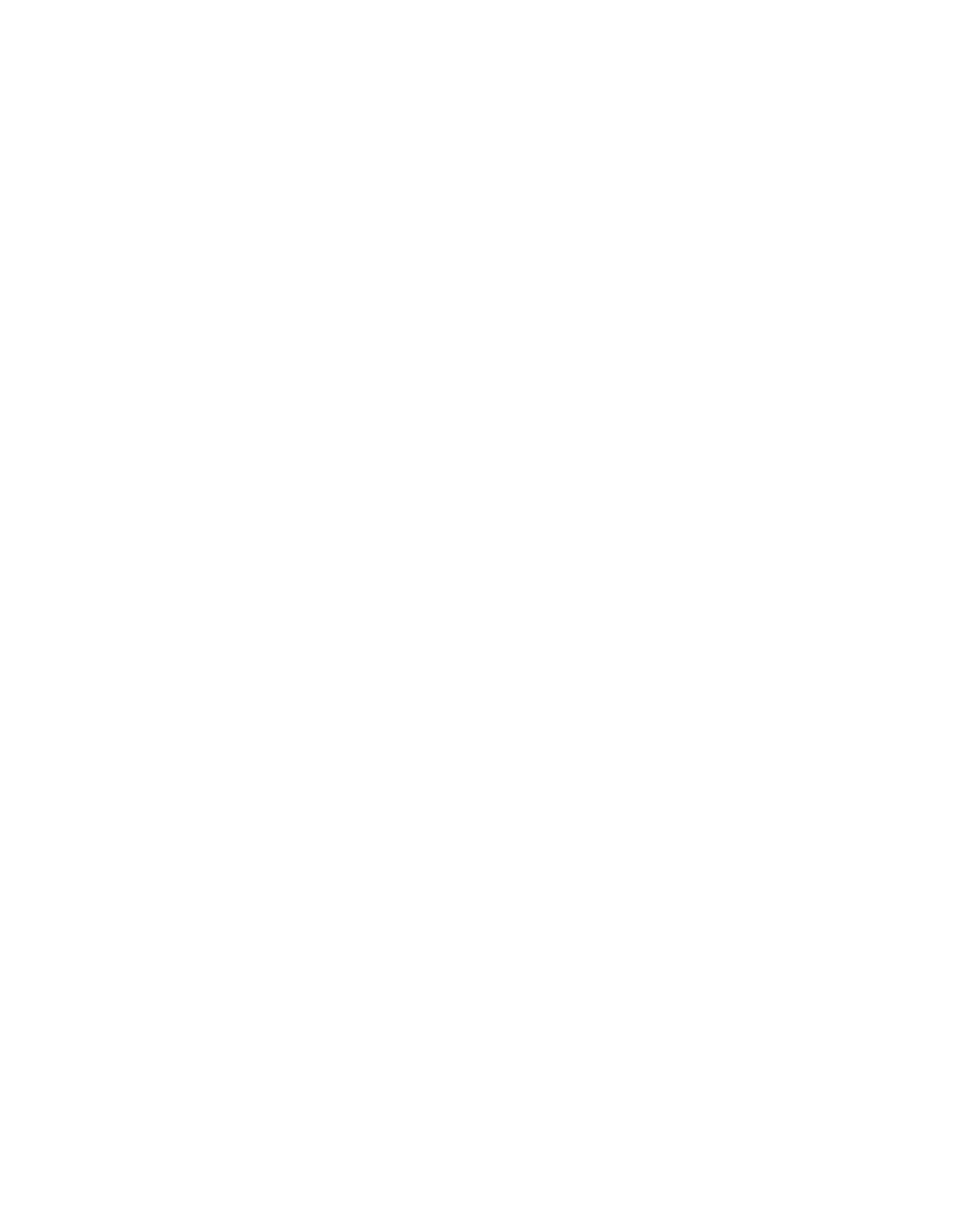# **Journal of the American Society of Legislative Clerks and Secretaries**

#### **2013-2014 Committee**

| Chair:      | Paul C. Smith, NH House<br>Assistant Clerk of the House                |
|-------------|------------------------------------------------------------------------|
| Vice Chair: | Jeffrey Renk, WI Senate<br>Chief Clerk & Director of Senate Operations |
| Vice Chair: | Ann Krekelberg, AK Senate<br>Supervisor, Senate Records                |

#### **Members**

Brian Ebbert (CA) Neva Parker (CA) Bernadette McNulty (CA) Rennae Vanessa C. Meno (GU) Steven M. Tilley (LA) Tad Mayfield (MO) Emily White (MO) Kim Miranda (NE) Shelle Grim-Brooks (NV) Alysia Peters (NV) Hobie Lehman (VA) Rose Ramsay (VA)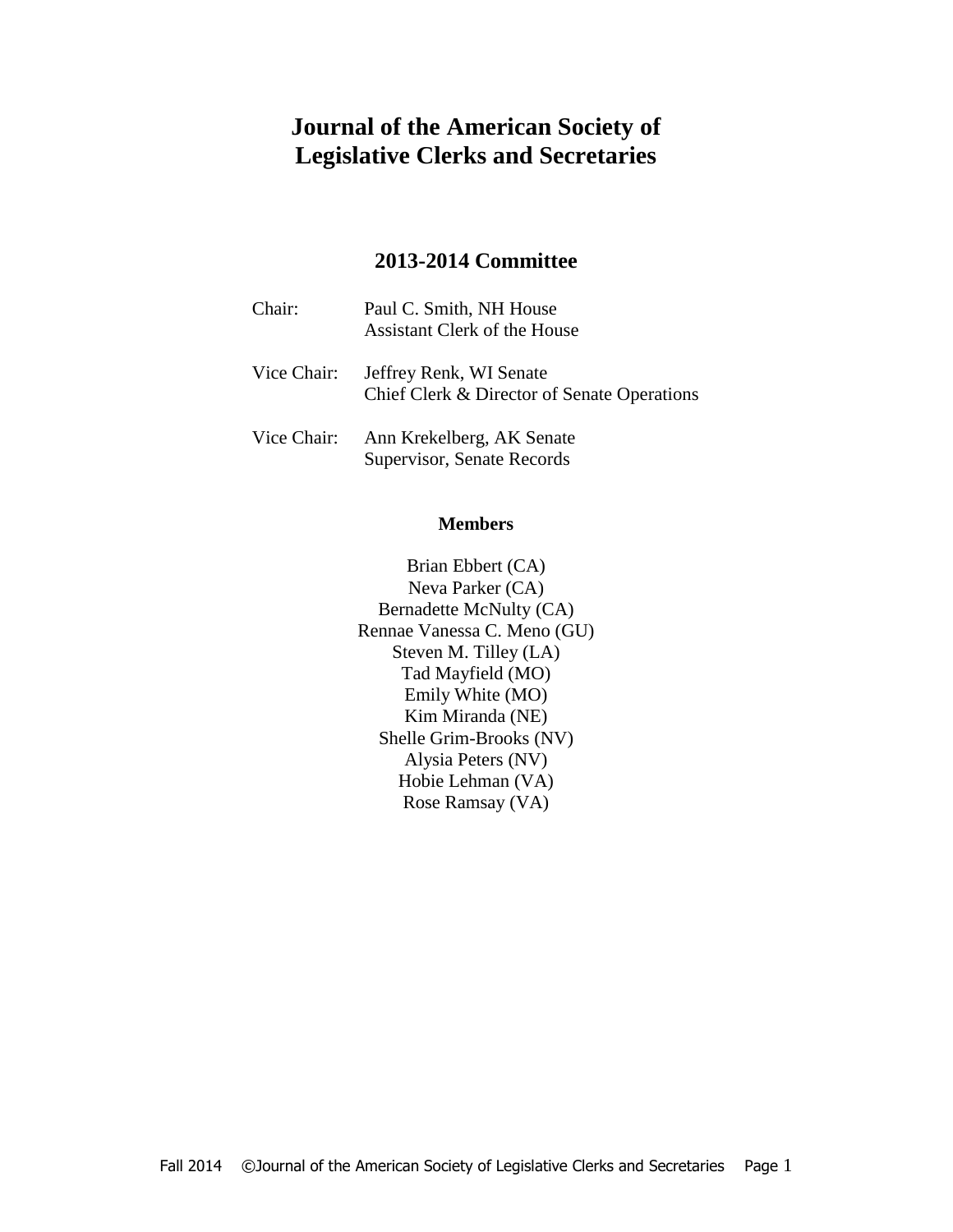#### **INFORMATION FOR AUTHORS**

The editor of the *Journal of the American Society of Legislative Clerks and Secretaries* welcomes manuscripts which would be of interest to our members and legislative staff, including topics such as parliamentary procedures, management, and technology. Articles must of a general interest to the overall membership.

Contributions will be accepted for consideration from members of the American Society of Legislative Clerks and Secretaries, members of other National Conference of State Legislatures staff sections, and professionals in related fields.

All articles submitted for consideration will undergo a review process. When the Editorial Board has reviewed a manuscript, the author(s) will be notified of acceptance, rejection or need for revision of work.

#### **STYLE AND FORMAT**

Articles should follow a format consistent with professional work, whether it is in the style of the Chicago Manual, the MLA or APA. Articles should be submitted in MS Word, double spaced with normal margins.

All references should be numbered as footnotes in the order in which they are cited within the text. Accuracy of the content and correct citation is expected of the author. Specialized jargon should be avoided as readers will skip material they do not understand. Charts or graphics which may assist readers in better understanding the article's content are encouraged for inclusion.

#### **SUBMISSION OF ARTICLES**

Articles for the 2015 Journal should be submitted electronically, not later than July 1, to the Chair:

> Paul C. Smith paul.smith@leg.state.nh.us

Inquiries from readers and potential authors are encouraged. You may contact the Chair by telephone at (603) 271-2548 or by email at paul.smith@leg.state.nh.us

Letters to the editor are welcomed and may be published at the conclusion of the journal to provide a forum for discussion.



The *Journal of the American Society of Legislative Clerks and Secretaries* (ISSN 1084-5437) consists of copyrighted and non-copyrighted material. Manuscripts accepted for publication become the property of ASLCS, all rights reserved. Reproduction in whole or part without written permission is strictly prohibited.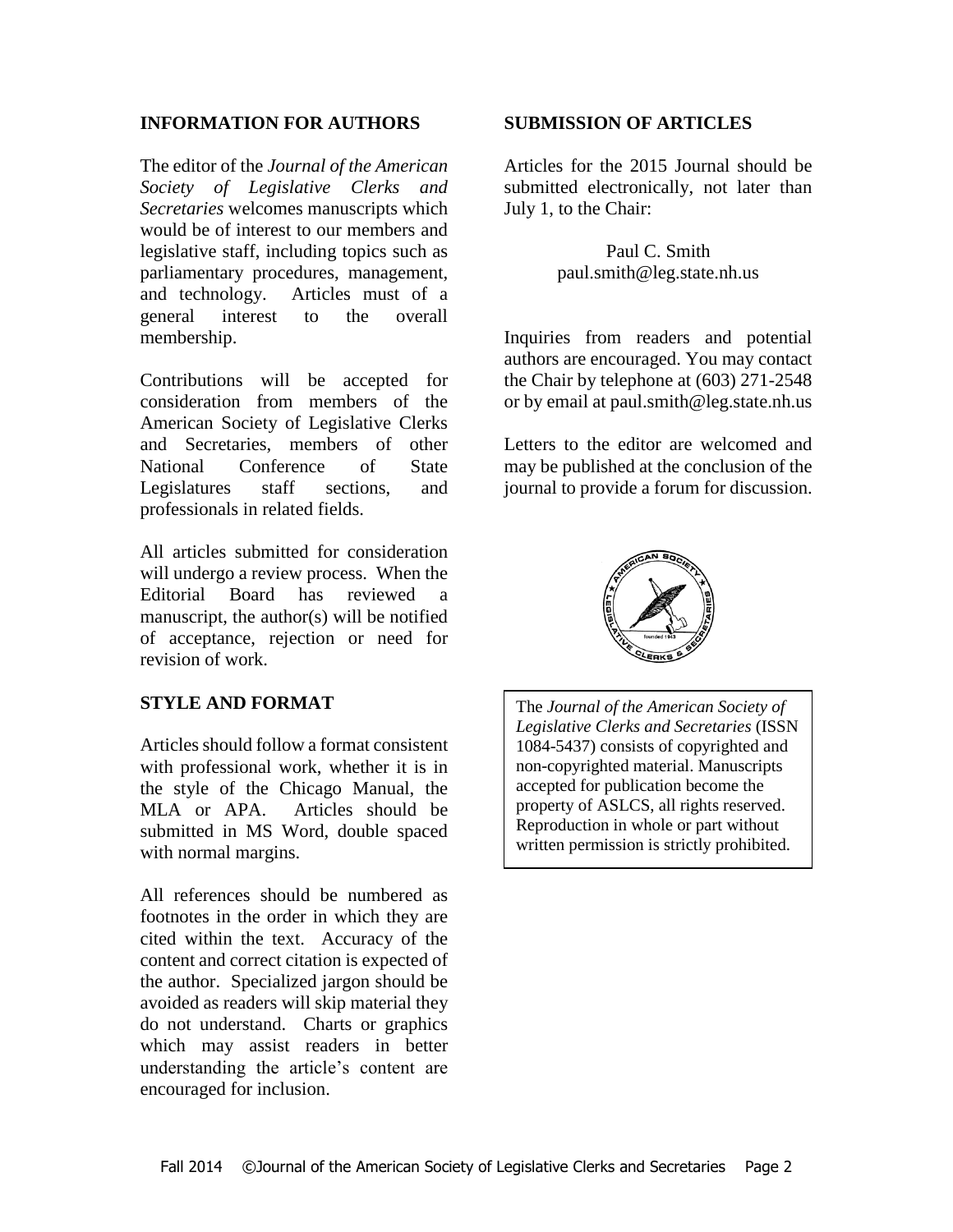## **From the Editor**

At the 2013 ASLCS Professional Development Seminar in Sacramento, I was very fortunate to assume the Chairmanship of the Professional Journal Committee. Having been involved with the committee since my first conference in 2011 in Branson, I knew what a hard time we had been having as of late in securing articles for publication or getting interest from many people, but I felt (and still feel) positive about the Journal and keeping it on a great course for the future.

When I gave the report at the business meeting as the then Vice Chair and reminded the membership of the importance of our Journal, I received positive response, perhaps none greater than from the Clerk of the House from Maine, Ms. Millicent MacFarland.

Millie was the first Editor (Chair) of the ASLCS Professional Journal and served in that capacity for three years, and did an excellent job, working with a small and dedicated crew, to produce a quality journal each of those three years. When I took over as Chair of the Journal, the first request I made was of Millie to write a letter for this year's journal to remind our current members of the importance of this volume and why it is still as relevant today as it was 19 years ago, when she first began the work.

Unfortunately, Millie passed away earlier this fall and was unable to pen this letter for the Journal, so I will simply synopsize our last conversation by telling you that Millie believed in the work of this Journal and the Society as a whole. She believed that there were valuable contributions just waiting to be asked for from all states in the Union and hoped that we would be successful in our many years to come.

I am sad that I won't see Millie at our Society meetings or be able to call her and ask questions she would know the answers to, but I can tell you that the Professional Journal Committee will honor her memory by continuing to put our best foot forward in making this document the best it can be every year.

Thank you Millie.

Paul C. Smith, Ed.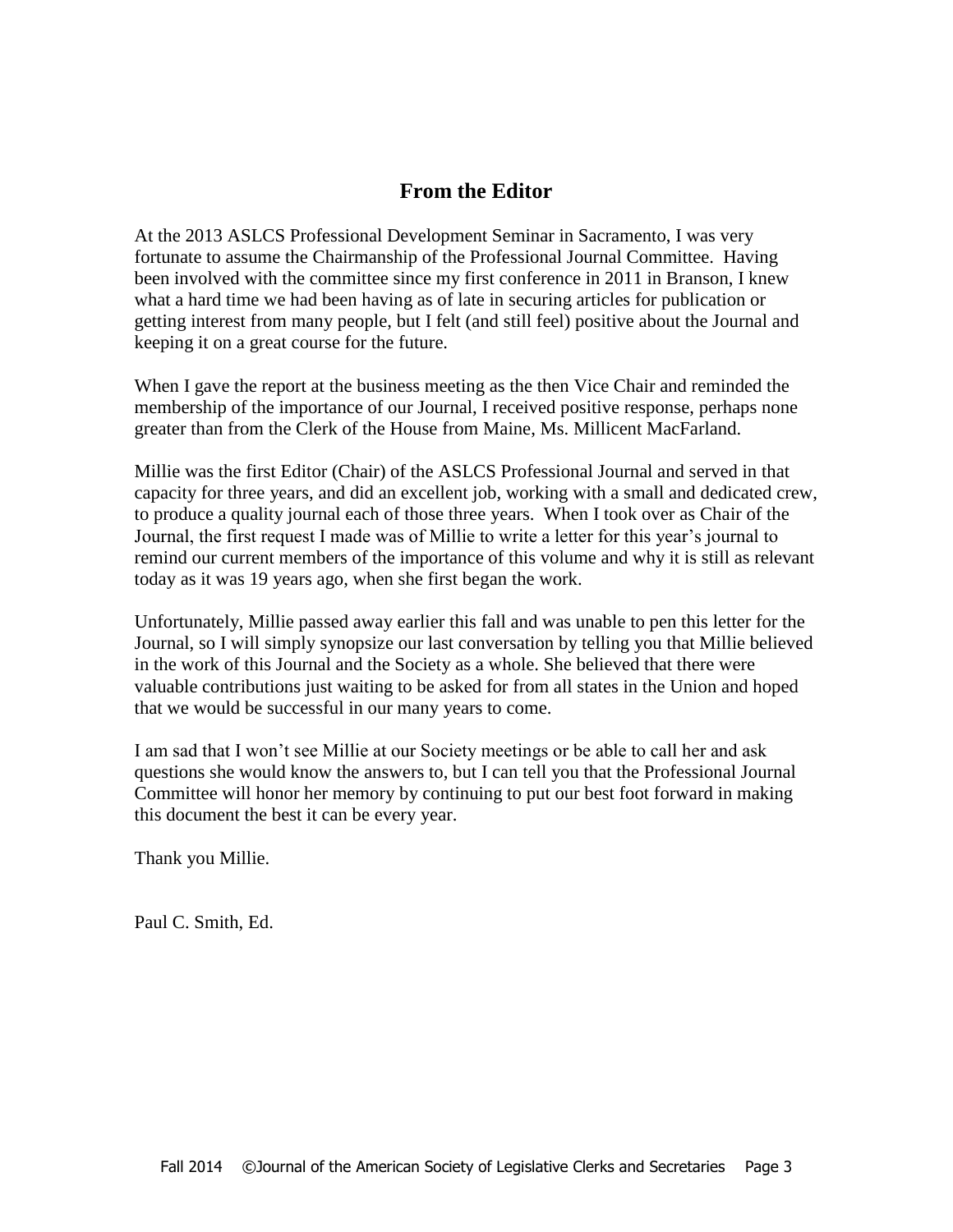## **Building Relationships through NCSL**

*By Terie Norelli, Speaker of the House New Hampshire House of Representatives*

One of the biggest rewards over my eighteen years as a legislator has been the people I have met and the things I have learned from them. The four hundred House members and twenty four New Hampshire Senators I served with each term, the citizens we serve, and our peers from other states have all helped me develop as a legislator. The National Conference of State Legislatures (NCSL) facilitated many of those relationships, connecting me to some of the brightest, and most passionate and inspiring people I have ever known.

In our states and communities, we learn to think of certain things in a particular way and often only consider a specific set of options to address the challenges our communities face. Through NCSL, we can learn from our peers how they addressed certain challenges in their own communities, why they acted as they did, and what resulted from their actions. By shedding our preconceptions about one issue, we may begin to see other issues in a different light. This added perspective can spark innovative approaches to public policies that best suit our own states.

New Hampshire House members on both sides of the aisle benefit from and contribute to NCSL committees and programs. Representative Cindy Rosenwald attributes her knowledge and understanding of the Affordable Care Act to NCSL's National Health Reform Implementation Task Force. Earlier this year, she played a leading role in the successful passage of health care expansion to 50,000 people in our state.

Representative Rosenwald has also praised the role of NCSL's "field trips," where she was able to experience different approaches to various problems and learn different ways to address the associated challenges. One field trip took Rep. Rosenwald to look at another state's corrections practices first hand, providing her a better understanding of the policy proposals being discussed in many states, including our own.

These field trips, as well as conferences and other events, bring legislators and staff together – people who might not otherwise have met – and facilitates a conversation between them on a subject they are dealing with in their own home states. Bringing different experiences, perspectives and resources to the table frequently results in revelations, improvements and even position shifts that benefit their states.

One aspect that sets NCSL apart is its status as the only organization that provides support for legislative staff. The resources of legislative history and research are a tremendous asset in the process of drafting bills and amendments. The conferences, webinars and other educational programs contribute to staff development which makes the foundations of the state legislatures they work in stronger.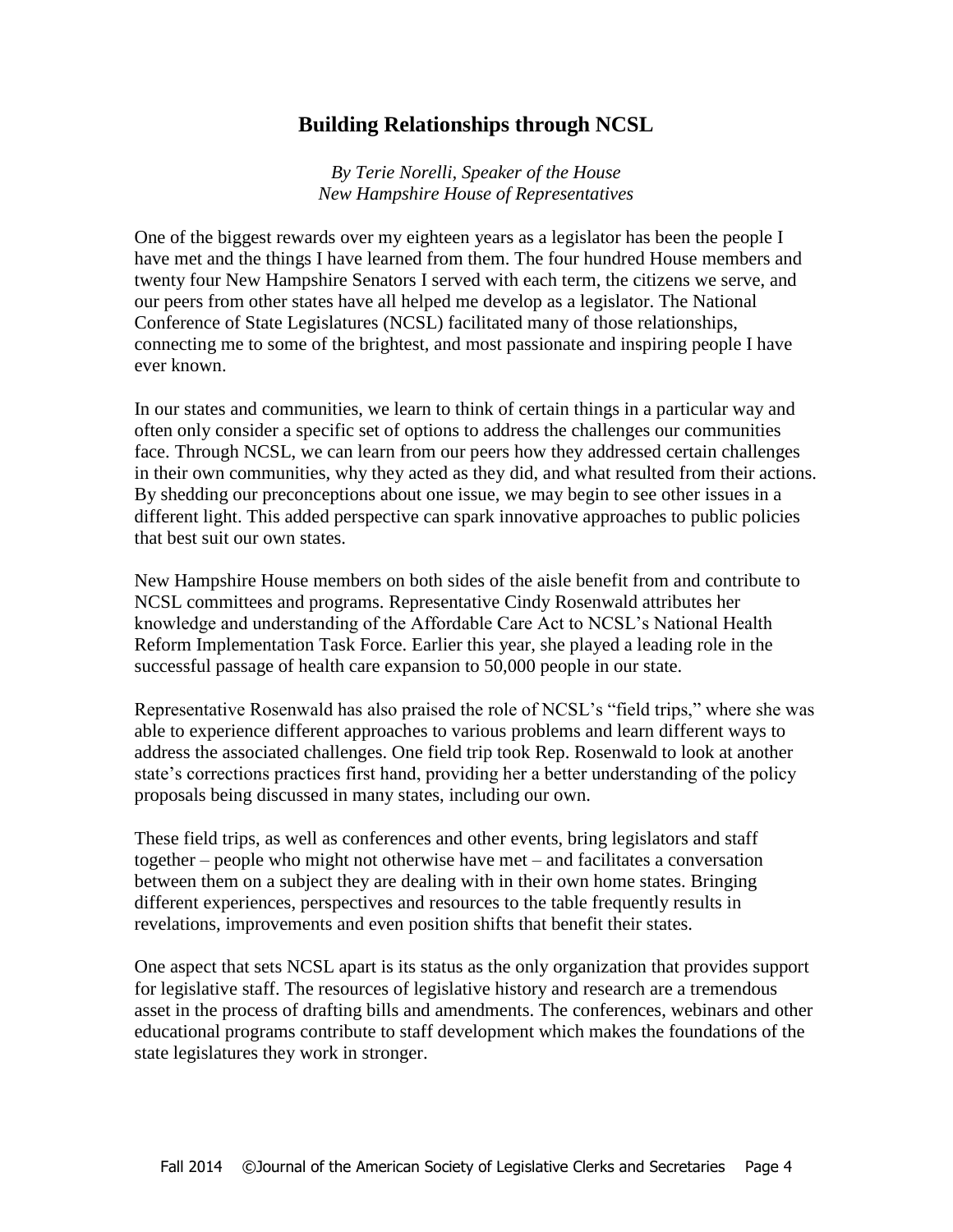NCSL staff resources have been a tremendous help to me in my role as presiding officer.

Prior to each House session day, I meet with the minority leader and assistant minority leader to discuss logistics. I also meet with our House Clerk to go over the agenda, review expected debates and what kind of parliamentary motions we might be able to anticipate.

Our Clerk, Karen Wadsworth, has been involved with the American Society of Legislative Clerks and Secretaries for years and has played an integral role in updating the last two editions of *Mason's Manual of Legislative Procedure*. She has as thorough an understanding of parliamentary procedure as anyone in the country. Because of her knowledge, and my confidence in that knowledge, these meetings helped me go into each session day as prepared as possible for what could get thrown my way as the presiding officer.

Of course, there is no way to anticipate everything that may come up during session. This is particularly true in New Hampshire, where the size of the House – 400 members – brings an unpredictability to floor action that requires the Speaker to be ready for any and all parliamentary maneuvers at any time. It can be particularly challenging to keep order when these issues arise, as they naturally tend to occur during heated debate over contentious topics.

It wasn't until this biennium, in my third term as Speaker, that I had to use a rule to prevent the use of parliamentary tactics to obstruct business. Before we had even begun debate on a contentious piece of legislation, one member had risen three times – in succession – to make parliamentary motions clearly meant to stall or prevent its consideration. When that member rose a fourth time, to move reconsideration on a motion he made and subsequently voted against (the New Hampshire House allows only members who voted on the prevailing side to move reconsideration on a question during session), I ruled the member out of order and explained a rule to the membership that few even knew existed – the prohibition of "dilatory motions" (*Mason's Manual of Legislative Procedure, 2010 Edition, Section 180*). The ruling served its purpose, as it was upheld upon appeal and protected the body from an obvious attempt to prevent the House from doing business.

A similar situation came up a few months later during consideration of motions to limit debate. The House was on a deadline to act on all bills in its possession, and fifteen members had signed up to speak against a contentious bill that was before the body. We typically see no more than five or six members sign up to speak on one side of a given issue, so it was an abnormal situation. A member had moved that debate be limited to 30 minutes per side, and before a vote was taken an amendment was offered to alter the limitation to 5 minutes per speaker plus 30 minutes total for questions. The 5 and 30 motion was defeated, and another member immediately jumped up to move that debate be limited to 4 ½ minutes per side with 29 minutes for questions. I informed the member that I considered it a dilatory motion, but allowed him to make a different motion rather than simply ruling him out of order. Given that it was this member's first time taking the floor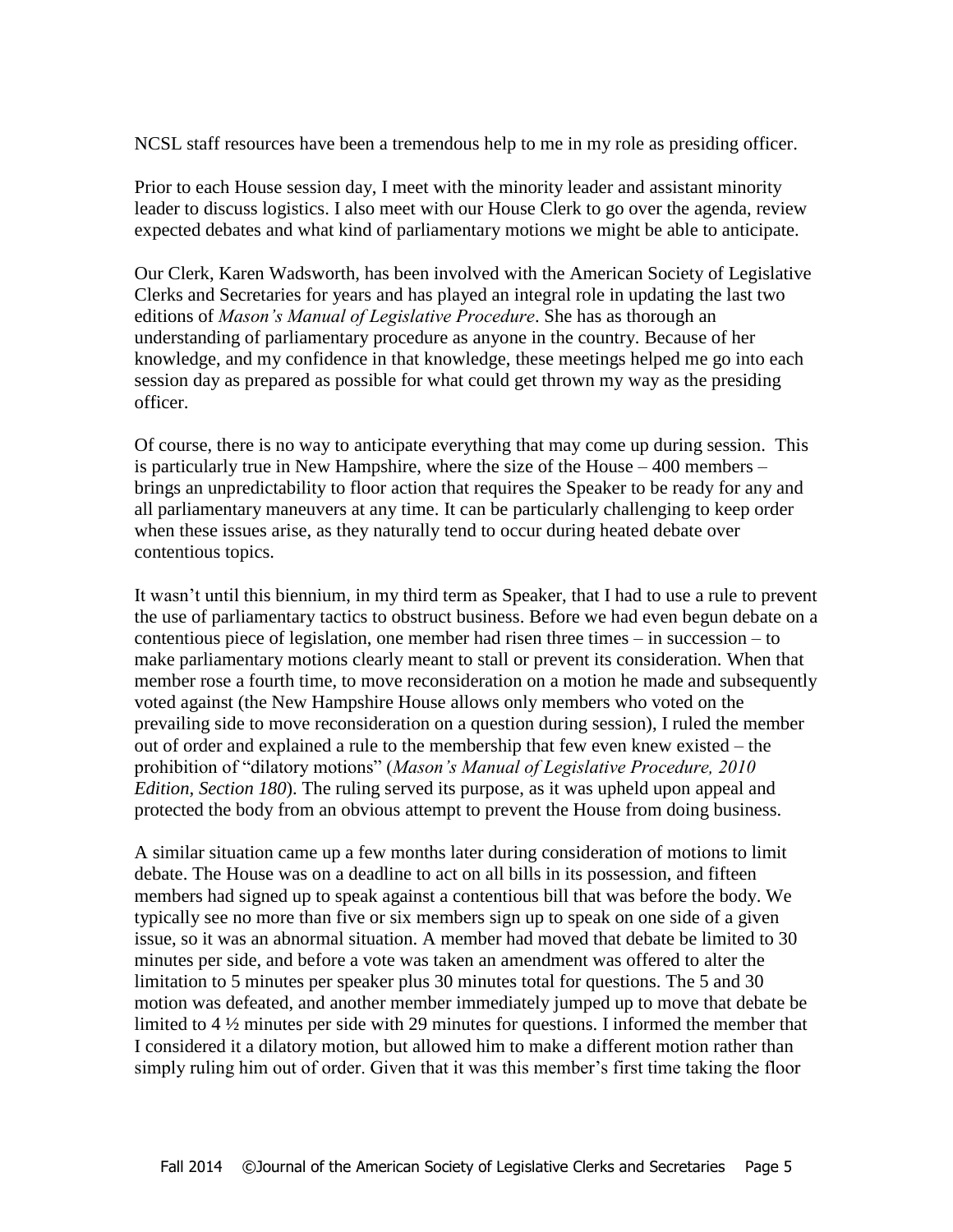on this subject, I felt that the situation could be effectively diffused with a more lenient approach. The member did make a more reasonable alternate motion, and we moved on to the business of the day.

In both my career as teacher, and as a legislative leader, I've always found it more effective to handle situations individually than to rule with a one-size-fits-all approach. These situations, to me, seemed to exemplify the validity to that approach. Just as important, the knowledge of our Clerk and the weekly time spent with her preparing for House sessions gave me the ability and confidence to know the rules, to use them (when it's appropriate), and how to keep our body running as smoothly as possible.

In the end, it takes a full team to effectively run a legislative body. A dedicated, hardworking staff is essential to the success of any legislative leader. NCSL takes that concept a step further by networking legislatures throughout the country, bringing everyone a better perspective as a result.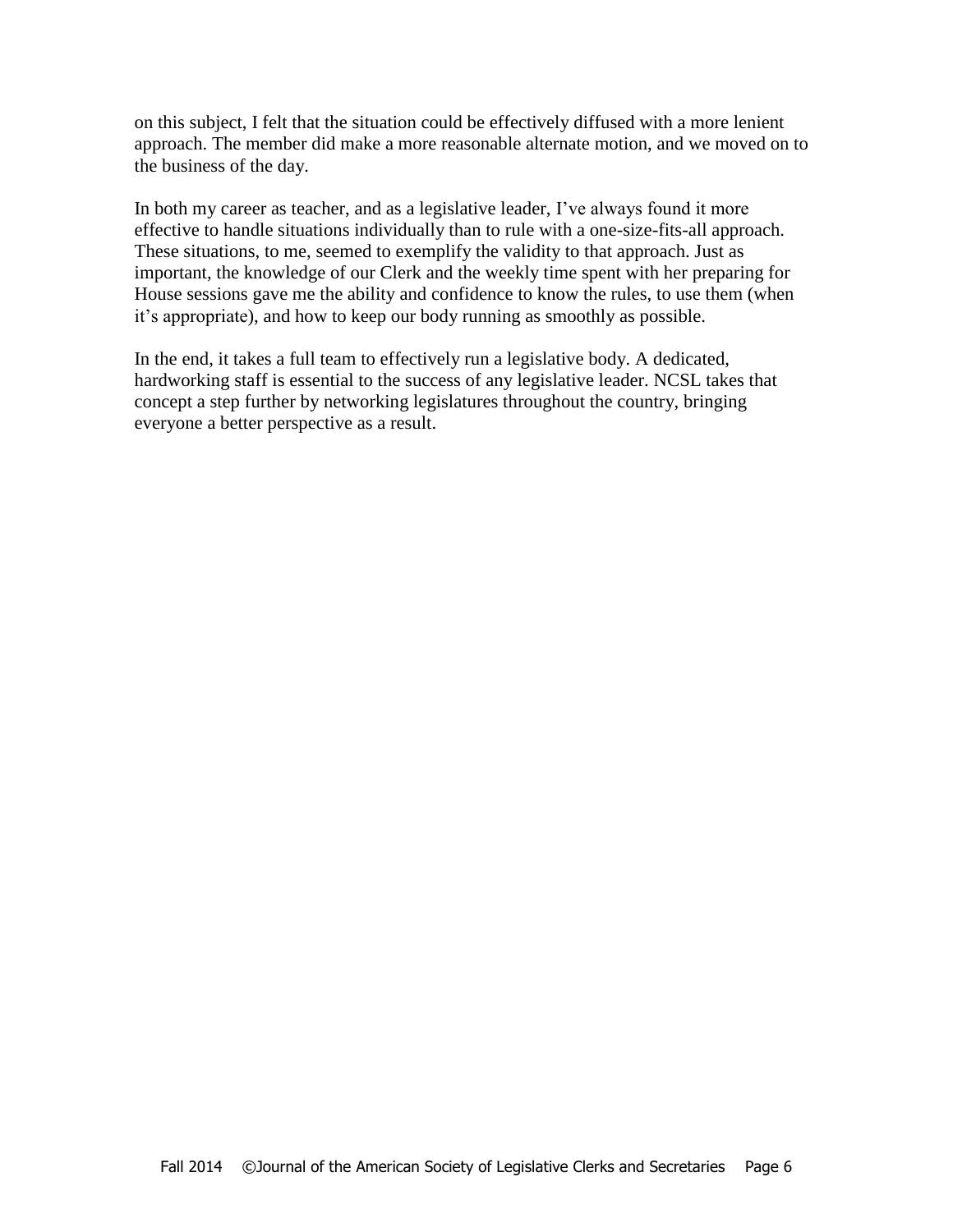## **Voice Voting in the Wisconsin Legislature**

*By Ryan Miller, Legislative Analyst Wisconsin Legislative Reference Bureau*

The most basic function of a legislative body is to govern by enacting laws, a process that necessitates voting to determine the preferences of the membership. There are a number of common methods by which legislative bodies vote, including the roll call (calling the roll of members and recording each vote), division (those supporting and opposing a proposal stand in succession), and electronic formats. The simplest and quickest method is the voice vote, or *viva voce* vote (translated to "with living voice" or "by word of mouth").

In a voice vote, members of a deliberative assembly respond to a question or motion verbally, stating "aye" or "yea" to vote in favor or "nay" or "no" to vote against. As opposed to other voting methods, votes are not tallied and recorded with members' names. Rather, the presiding officer determines the result based upon his or her own estimation of the verbal responses. Authorities on parliamentary procedure, such as *Robert's Rules of Order*  and *Mason's Manual of Legislative Procedure*, recognize the voice vote as the most common method of voting in legislative bodies because of its efficiency. Though an obvious shortcoming of the voice vote is its difficulty in ascertaining the prevailing side on a question or motion that is close, *Mason's Manual* indicates that"[i]t usually serves…because on most questions there is a decided majority."

#### **Form in the Wisconsin Legislature**

The precise construction of a voice vote can vary by legislative body and presiding officer. In the Wisconsin Legislature, legislative rules direct each house's voice vote format but allow for variations in language. Assembly Rule 75 (2) states that a presiding officer's call for a voice vote shall "substantially" follow the construction, "All those in favor of…signify by saying 'Aye'; those opposed, 'No'." Senate Rule 71 is substantively similar, but provides a different form: "Those who are of the opinion that the bill pass, be concurred in, etc., (as the case may be) say, 'Aye'. Those of contrary opinion say, 'No'." As in the assembly, the senate rule allows the use of "other appropriate words."

This allowance of variations in language is clear on many voice votes. The final vote in each house for 2011 Assembly Bill 281 is a typical example:

#### Assembly

Presiding officer: *The question is, Assembly Bill 281, having been read three times, shall the bill be passed?*

*All in favor will signify by saying, "Aye."*

*Those opposed say, "No."*

*The "Ayes" have it.*

Senate

Presiding officer: *The question is concurrence in Assembly Bill 281.*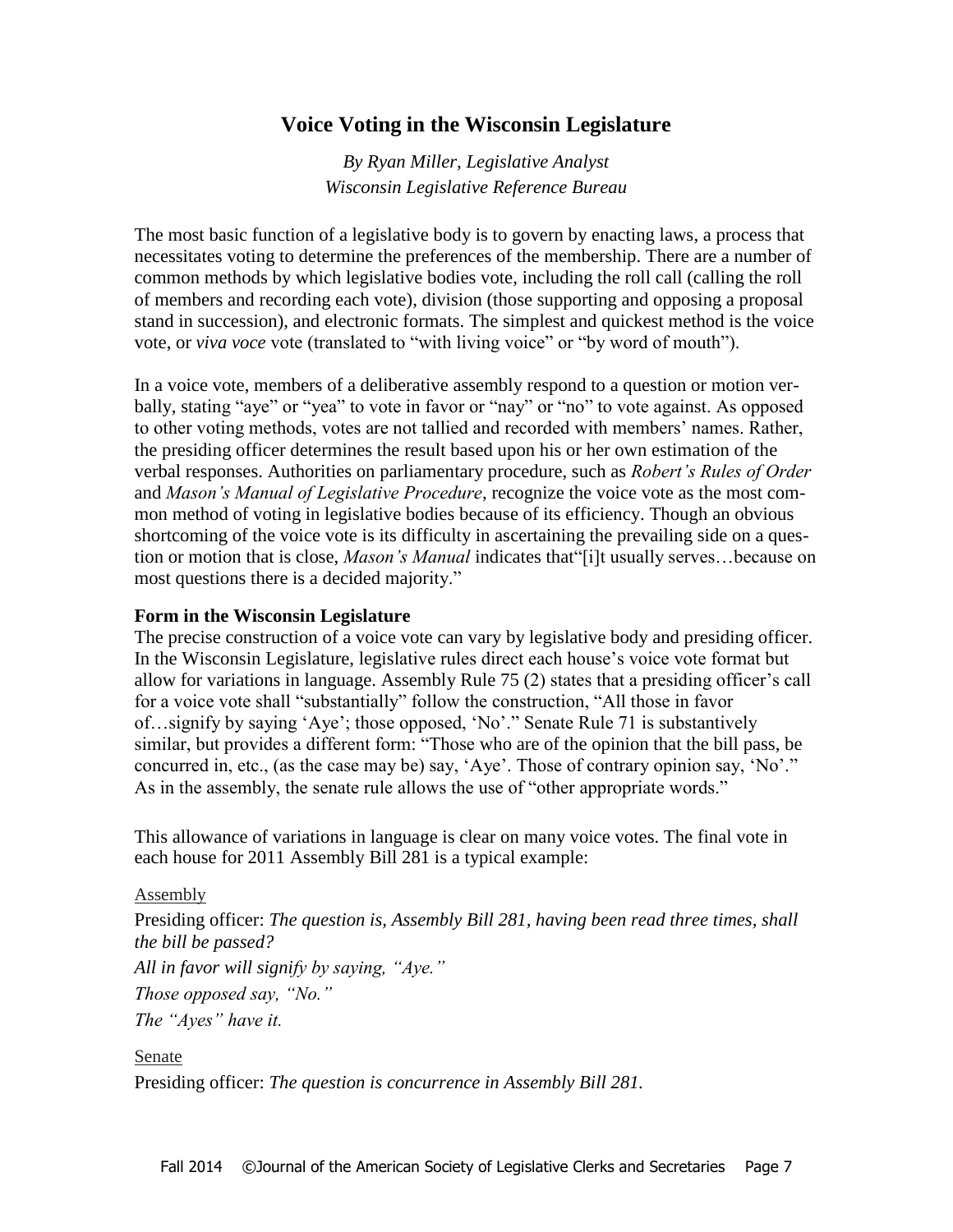*All those in favor of concurrence say, "Aye." Those opposed, "No." The "Ayes" have it. The bill is concurred in.*

In both houses, the language strays from the form prescribed by legislative rules, but the effect is the same.

## **Required Roll Calls**

There are notable instances when Wisconsin law prohibits the voice vote's use as the sole voting method in the legislature. Assembly Rule 76 (2) reinforces this, stating, "Unless a roll call vote is required by the state constitution, by law, or by legislative rule, any question before the assembly may be decided by voice vote." Specifically, the Wisconsin Constitution requires a roll call vote when the legislature acts on several types of proposals:

Fiscal bills (Article VIII, Section 8), Amendments to the Wisconsin Constitution (Article XII, Section 1), Increased retirement benefits (Article IV, Section 26), Expulsion of a member of the legislature (Article IV, Section 8), Removal of a justice or judge (Article VII, Section 13), Overriding a veto (Article V, Section 10), Impeachment (Article VII, Section 1), and Elections by the legislature (Article IV, Section 30).

Even when a voice vote by itself is acceptable, the Wisconsin Constitution allows for a minority of members to request a roll call. Article IV, Section 20 states, "The yeas and nays of the members of either house on any question shall, at the request of one-sixth of those present, be entered on the journal." This provision is echoed in Senate Rule 72 (1) and Assembly Rule 76 (3). In practice, the request for a roll call by just one member often suffices. In this case, the presiding officer may simply ask if there is any objection before moving on to the roll call vote, thereby bypassing the one-sixth standard.

#### **Recent use in the Wisconsin Legislature**

Although the voice vote is the most common voting form in the Wisconsin Legislature, it is difficult to quantify exactly how frequent it is used relative to roll call votes. Members may vote *viva voce* in a number of situations; of the hundreds of voice votes during a floor session, the majority do not concern a proposal's final passage, but instead deal with procedural motions and amendments. Many of these situations that entail voice votes can be difficult to track using a proposal's procedural history.

It is simpler to track voice vote use if the sample of votes is limited to final passage or concurrence (i.e., members responding to a question of whether a bill should pass or be concurred in following a third reading). The following table displays voice votes as a percentage of total final bill passage or concurrence votes for each session from 1995 to 2011.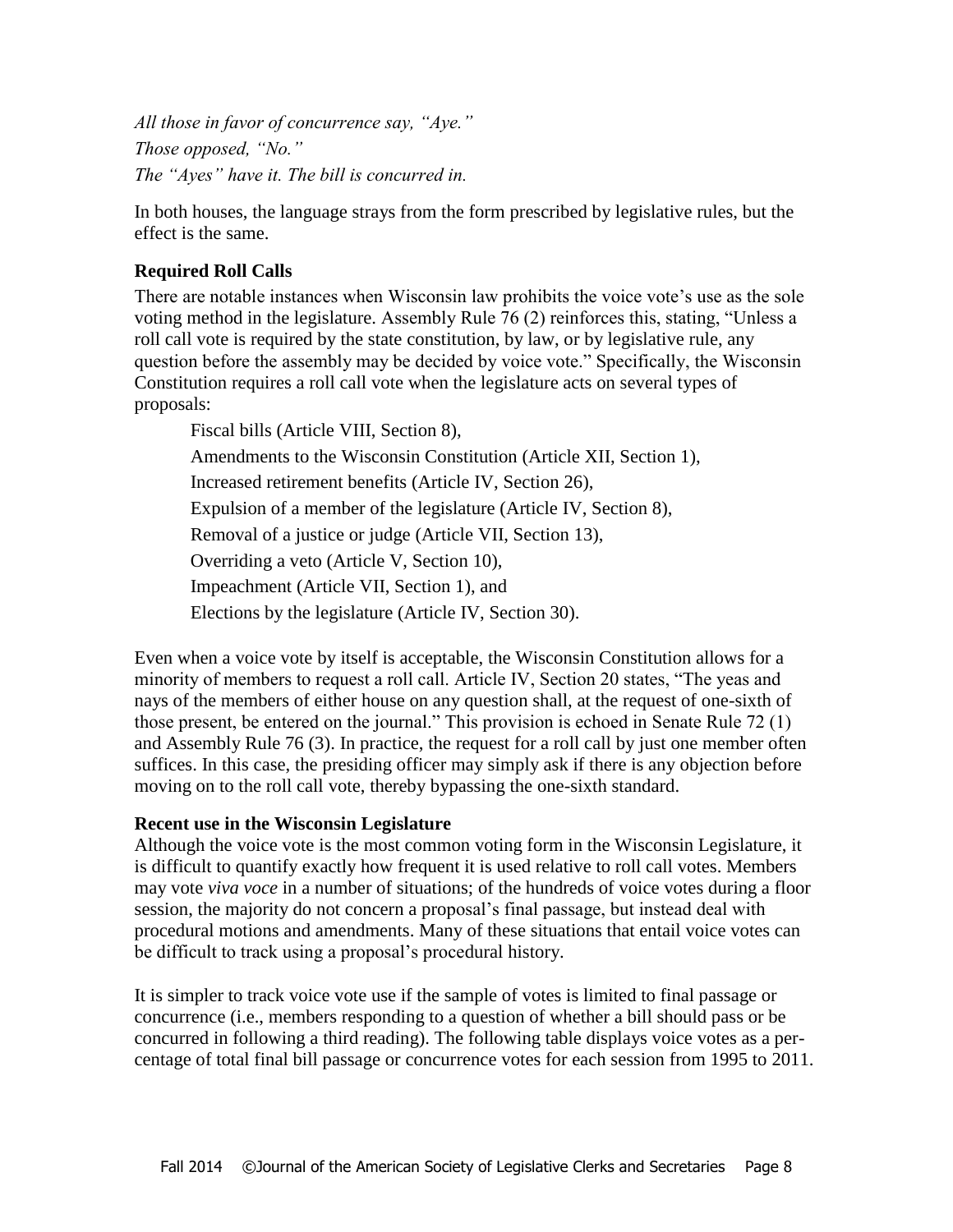|              | Assembly |       |       | <b>Senate</b> |       |         | <b>Both Houses</b> |       |       |
|--------------|----------|-------|-------|---------------|-------|---------|--------------------|-------|-------|
|              | Voice    | Total | %     | Voice         | Total | % Voice | Voice              | Total | %     |
|              |          |       | Voice |               |       |         |                    |       | Voice |
|              | Votes    | Votes | Votes | Votes         | Votes | Votes   | Votes              | Votes | Vote  |
| 2011         | 165      | 319   | 51.7% | 164           | 308   | 13.2%   | 329                | 627   | 52.5% |
| 2009         | 367      | 555   | 66.1  | 297           | 460   | 64.6    | 664                | 1.015 | 65.4  |
| 2007         | 303      | 411   | 73.7  | 216           | 352   | 61.4    | 519                | 763   | 68.0  |
| 2005         | 368      | 666   | 55.3  | 334           | 610   | 54.8    | 702                | 1,276 | 55.0  |
| 2003         | 270      | 516   | 52.3  | 242           | 422   | 57.3    | 512                | 938   | 54.6  |
| 2001         | 145      | 320   | 45.3  | 134           | 202   | 66.3    | 279                | 522   | 53.4  |
| 1999         | 217      | 454   | 47.8  | 206           | 314   | 65.6    | 423                | 768   | 55.1  |
| 1997         | 247      | 455   | 54.3  | 260           | 399   | 65.2    | 507                | 854   | 59.4  |
| 1995         | 280      | 609   | 46.0  | 338           | 533   | 63.4    | 618                | 1,142 | 54.1  |
| <b>TOTAL</b> | 2,362    | 4,305 | 54.9% | 2,191         | 3,600 | 60.9%   | 4,553              | 7.905 | 57.6% |

In recent years, both houses have typically voted *viva voce* on most bills. In the senate, 60.9% of final passage votes from 1995 to 2011 were voice votes. Additionally, in all nine of the sessions, voice votes comprised a majority, ranging from 53.2% in 2011 to 66.3% in 2001, of total final passage votes. In the assembly, voice votes failed to comprise a majority of final passage votes in three sessions. Still, over all nine sessions, 54.9% of final passage votes were by voice. Combining final votes from both houses, voice votes made up a majority in all nine sessions. In sum, 57.6% of final passage votes from 1995 to 2011 were voice votes.

Voice vote use may vary for several reasons. Given its imprecision, if there are many proposals where anticipated discrepancies between "ayes" and "noes" are slim, the body may be more likely to call the roll. However, it is generally not safe to assume that a lower percentage of voice votes (and thus, a higher percentage of roll call votes) correlates with more divisive legislation. In both the senate and assembly, it is common to see bills passed with the number of "ayes" exceeding 30 (of a possible 33) and 90 (of a possible 99), respectively, indicating that some roll calls are in fact uncontentious. Additionally, variations in voice vote use may simply be the result of the preferences of presiding officers.

#### **Research Considerations**

Generally, a proposal's procedural history is the authoritative guide to determining when and how important actions took place. But because procedural histories typically do not use terms that explicitly point to a voice vote, researching proposals passed *viva voce* can be confusing. However, since the Wisconsin Legislature only uses roll calls or voice votes to act on a proposal, and all roll call votes have tallies included in a proposal's history, if the vote following third reading does not include a roll call tally, it is safe to assume that members voted *viva voce*.

In procedural histories, the actual language describing a voice vote following third reading is identical to a roll call vote, excepting the absence of a vote tally. Some of the most common terms for bill passage include:

"Read a third time and passed,"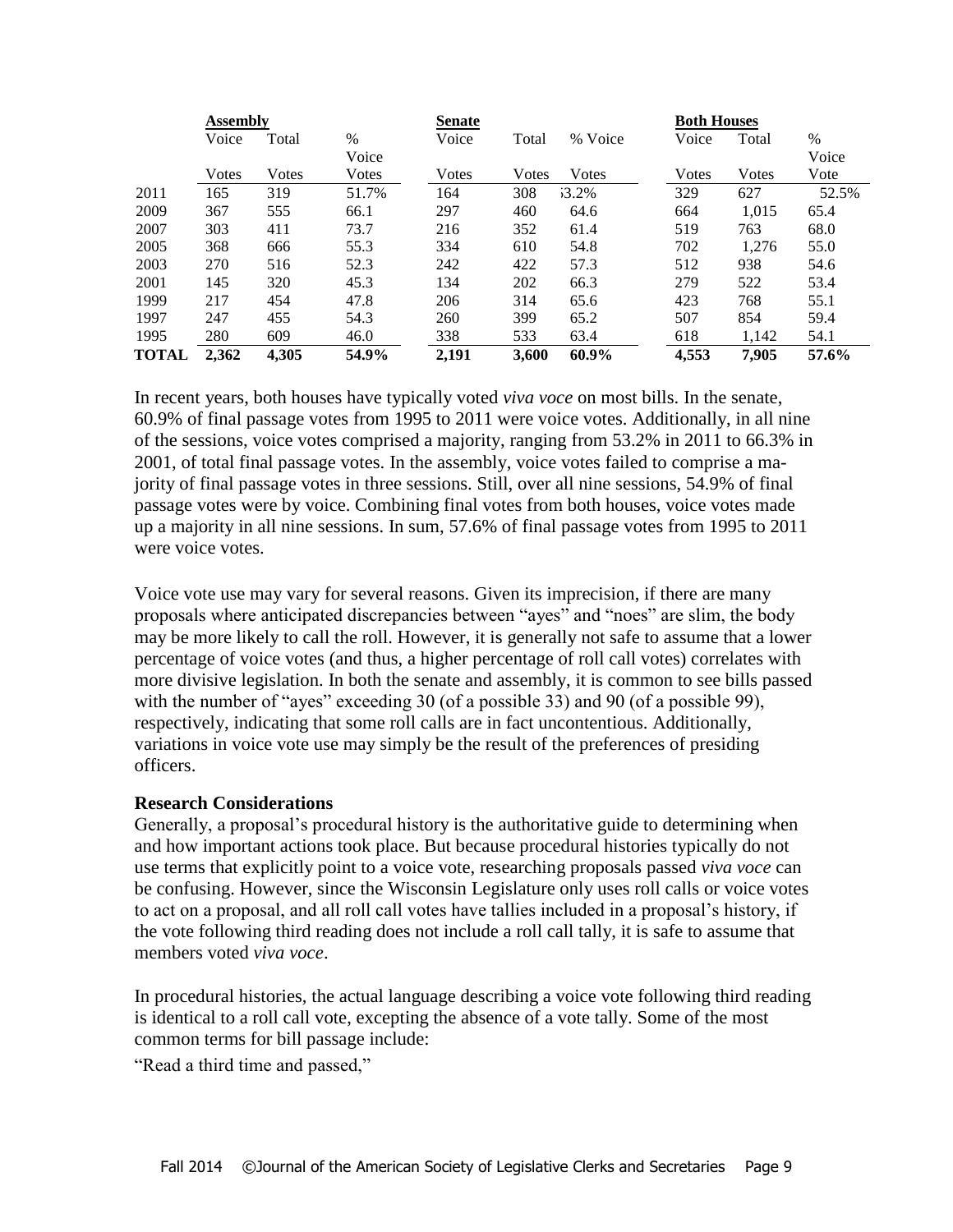"Read a third time and concurred in," "Read a third time and concurred in as amended," and "Passed"

For resolutions and joint resolutions, procedural histories use similar terms, but replace "passed" with "adopted." If a bill does not pass following third reading, its history will generally state, "Refused to pass" or "Refused to concur in." In practice, such votes are rare; leadership generally does not allow a vote on a bill unless it is clear in advance that the proposal has sufficient support for passage.

The fact that voice votes are used on the majority of final votes poses a challenge for legislative researchers. Aside from physically monitoring how an individual legislator votes by voice on all proposals, there is no way to track a legislator's complete voting record in Wisconsin. Although each legislator will typically have hundreds of roll call votes to their name by the end of a session, and thus an extensive voting record, it cannot be considered comprehensive.

Many researchers also attempt to track bipartisanship across sessions by determining the percentage of bills that enjoyed support from both Republican and Democratic legislators. Although each house often uses the voice vote on relatively noncontroversial proposals that are likely to be favored by both parties' membership, a voice vote can also be used on party-line votes. Because of this, researchers should use caution when assuming that voice votes had bipartisan agreement. For example, one party may have a sizeable majority to the extent that the result of a voice vote would be clear on a party-line vote. In general, if the presiding officer is confident that one-sixth of present members would not request a roll call following a voice vote, he or she may direct members to vote *viva voce*.

#### **Conclusion**

Despite these research difficulties – the lack of specific voice vote terminology in a procedural history and the inability to gather comprehensive voting records for legislators – most legislative bodies have determined that the advantages of the voice vote, speed and simplicity, outweigh the challenges it poses. A modern legislature's considerable workload necessitates efficient procedures that maximize the time available for debate and consideration of all scheduled proposals. In this respect, the voice vote is a crucial tool at the disposal of modern legislative bodies, including the Wisconsin Legislature.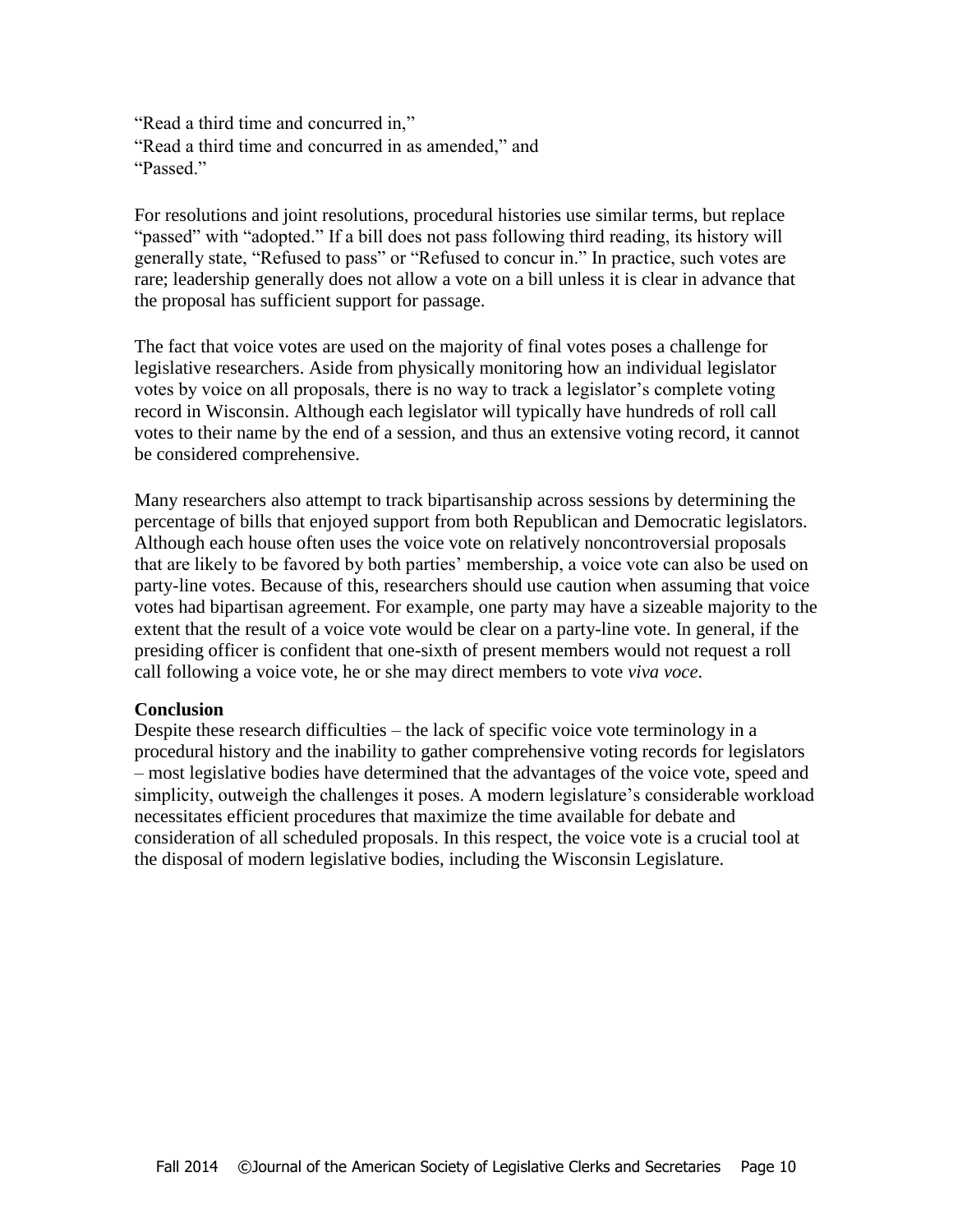## **Lessons from Abroad**

#### *By Bob Ward, Clerk of the House Florida House of Representatives*

Operating from our own experiences or perceptions is natural, but it can become a hindrance when interacting with international exchanges. We all have different experiences and from those experiences develop our own points of view and perceptions of what works and doesn't work in the legislative process. The purpose of this article is to share a few lessons learned, sometimes the hard way, to help create the best experience possible for those who are visiting from abroad.

The first time I really understood that people have vastly different views of my home state of Florida came while working the front desk of the Holiday Inn in Tallahassee while attending Florida State University (Go Noles!). Some tourists from the north asked why there weren't more palm trees in our then sleepy hamlet, better known for the pine than the palm. The year was 1985 and NBC's *Miami Vice* broadcast a weekly message of what living in Florida was supposed to be like.

Another tourist lamented the cold temperatures — *wasn't Florida supposed to be the sunshine state?* But my favorite was a family from Europe that for their seven-day vacation planned to drive to Miami, then to New York and then maybe head west. *Could I give them driving directions to Miami?* I hated to break the news that the car trip to Miami from Tallahassee in those days could take twelve hours, one-way.

And so it goes with my home state (and probably yours too), that we are often defined by the vacation recollections of a distant relative as equally well, or poorly, as by books of fiction, television and movies. I was shocked to find out in college that there was a rural New York since everyone to me seemed to live in high-rise apartments as seen on *Family Affair, The Jeffersons,* and *Green Acres*. These are examples, after all, of the world as we "see" it, and define not only the images of our states but also our impression of other nations, peoples and cultures overseas.

The Florida House has been fortunate to host several legislative delegations from around the globe including groups from the United Kingdom, South Africa, Germany, Russia, China, Australia, and most recently Kenya. We have also had the opportunity to participate as consultants to capacity-building teams traveling overseas to locations in Iraq, Jordan, Haiti, Palestine, South Africa, etc. These experiences have been both rich and varied, each delegation having its own take on proper parliamentary procedure and legislative process. These exchanges have, for us, been beneficial and we have learned something new from each one.

We also benefit greatly from being the visitor. The best advice I was ever given before departing overseas for my first capacity-building team was: "*Bob, from my experience the best lesson I can share is that you're not there to teach or train, you're there to observe*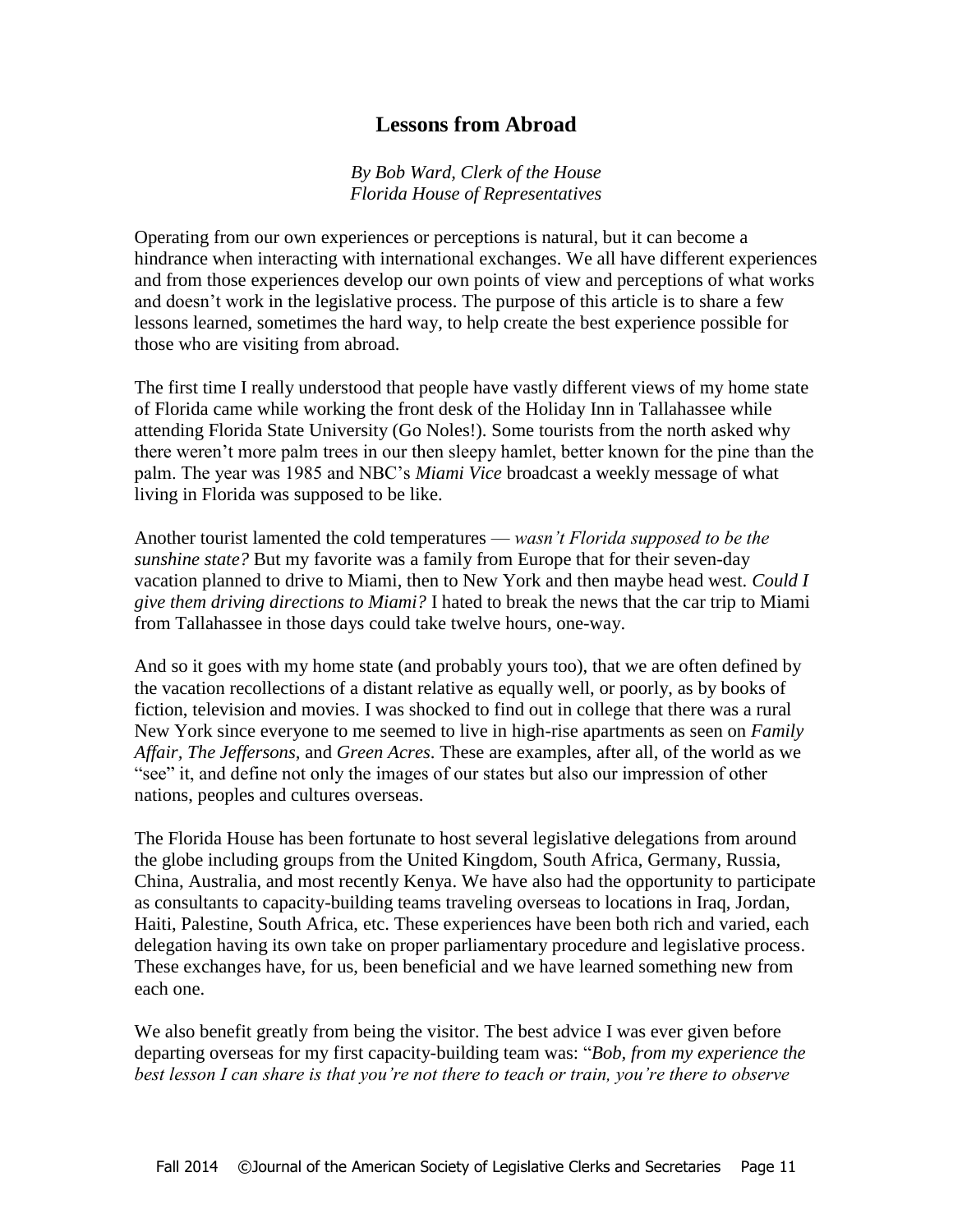*and share from your own experiences, but be open to learning too*." That advice was given to me from my mentor and then Clerk, John Phelps (Clerk of the House, 1986-2006). John, having been veteran of many capacity-building teams simply approached the endeavor exactly the way he is remembered as Clerk. He was always there to share but also to learn.

#### **Preparation is sometimes not enough**

For one trip, I engaged in a rather lengthy preparation. I began by reviewing the way Florida's budgetary process works, reviewed the host state's constitution and rules and then continued by reviewing a number of international processes for making legislative appropriation. I thought I was as prepared as I could be and had a good grasp on the differences in the budget processes and the resulting checks and balances.

But as the presentation of our own process was underway, I began to realize that the comparisons I was making did not make sense to the participants. After a back-and-forth discussion through a translator, it occurred to me that I had made a critical error. It was something that should have been clear but I had just missed it. The host country's legislative practice was not completely defined or outlined in their constitution, rule of law, or even their legislative body's rules. Just like back home, much of what we do as a legislative body is often governed by custom and practice, tradition, and defined constitutional requirements as interpreted by the courts. From that point forward I always began the discussion of our practice by asking the host state to first explain how they performed a process. My takeaway: stay open and thank goodness "old dogs" can learn new tricks.

#### **Talk about what you know**

No matter how much you prepare you will most certainly be asked questions outside of your knowledge base. Some examples of questions I have been asked include: *How can services to handicapped constituents be improved to protect them from abuse? How can the military sector be made more secure to reduce casualties? Provide us with best practices for securing funding for sports and athletic teams when the legislature has underfunded the education budget*. *How do we demand the attention of an executive branch that has the authority to reject anything offered by the legislative bod*y? *Will the United States continue sending aid to our country?*

My takeaway: make clear your ability to answer questions and don't be afraid to say, I don't know. We're not the United Nations or the State Department and it's certainly more important to listen, than to try to answer EVERY question. Interject an idea or two where you can and share direct experiences.

#### **Gin and tonic is not always made with ice**

One of my favorite movies is Peter Weir's *The Year of Living Dangerously.* In one scene, an Indonesian bartender makes a gin and tonic with ice for the British military attaché who complains "*Gin and tonic does not always have ice, Americans use ice. I'm not an American.*"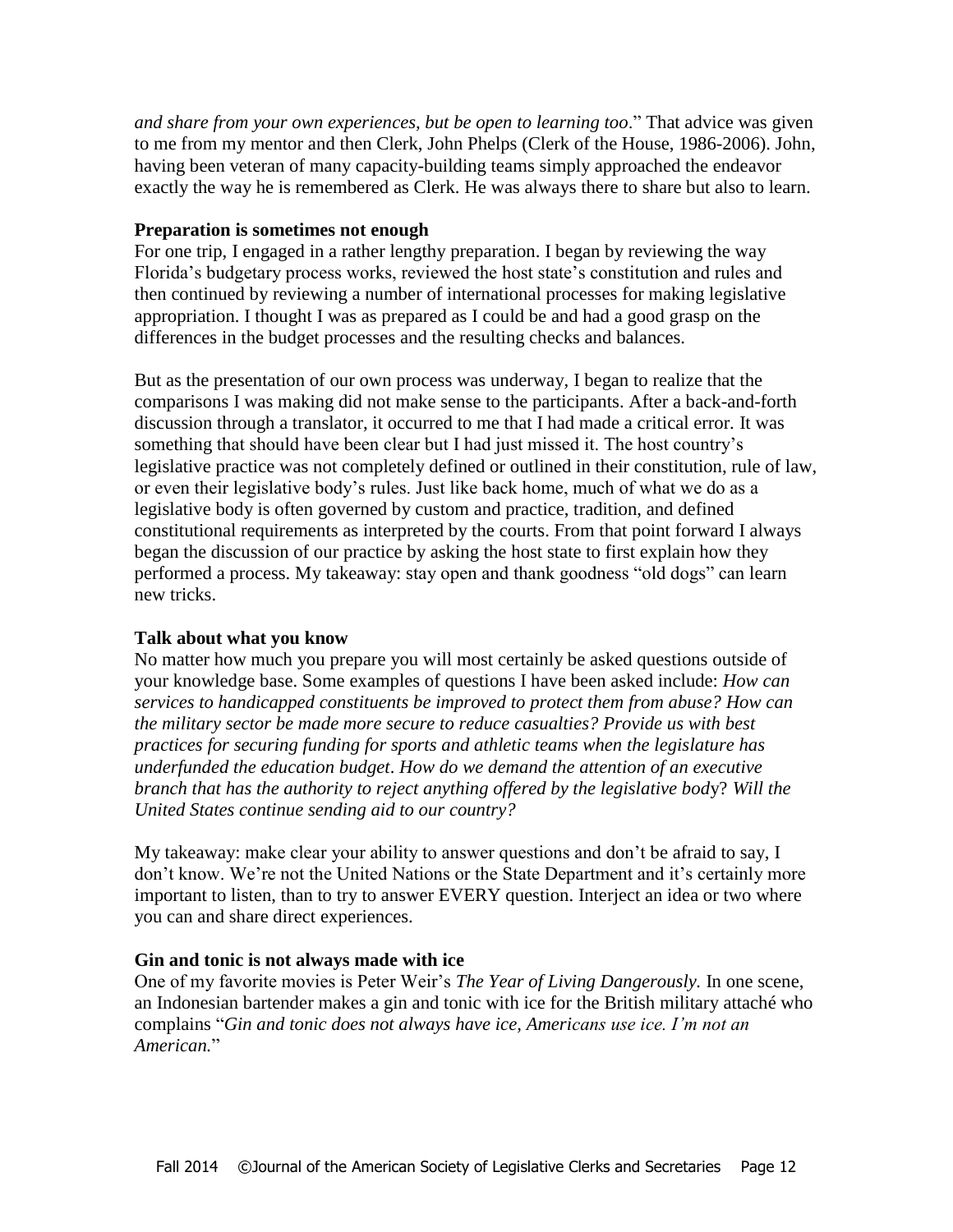Sometimes, (probably more frequently than we like to admit) while taking our own experience as the standard by which things are done, we make assumptions about how other legislative bodies work. Many of us have become accustomed to the use of technology and automation and the impact it has on our access to records. In fact, we often think of our tools and practices as commonplace.

During one exchange with a group of legislative auditors overseas, I was surprised to learn that they had abandoned software that was written to make their jobs easier by automating the tedious process of recording and accounting for receipts. I spent considerable time trying to encourage them to revisit the use of the software and suggested that they might work with their IT departments to modify the programs. After a great deal of discussion, the real issue became clear. The software wasn't the problem. The fact that the auditing department didn't have a reliable source of power and had been allocated a very limited number of computers was the primary issue. What I had defined as the problem completely ignored critical facts. I had based my assumption on access to resources that I took for granted. As the auditors walked through the manual way they processed their receipts, which by their practice and policy could be given to them in any manner the members deemed appropriate (including a scribble on piece of paper), it was a system that clearly worked for them – secure record keeping, cross verification and at the end of the day, the accounting of the expenditure.

My takeaway: there are different ways to achieve the same end – try to understand the entire process used by others and refrain from making assumptions about resources we take for granted.

#### **Don't forget, it's an experience**

During a visit by a legislative delegation from South Africa, I was asked to accompany the group to some of the tours outside of the building that had been arranged by our Secretary of State's Office. The Secretary of State's Office had assigned an escort, a very young 20something, to organize one evening. This employee was full of zeal and energy and was fun to be around. But, when I learned that he had chosen a very loud "honky-tonk" known for its party atmosphere full of dancing, drinking and sometimes brawling as the night-time venue for one evening, I was floored. Against my better judgment, I climbed into the van and joined the delegation as we headed for the train-wreck I knew awaited us.

But then something amazing happened. The delegation members did exactly what most legislators do—they adapted to the venue and situation and just had a good time. They had a drink, relaxed and even danced to the likes of Willie Nelson and Hank Williams, Jr. As they climbed back into the van for the return to the hotel at the end of the evening they congratulated us on our choice of evening entertainment.

My takeaway: relax and enjoy your time with your visitors. Know that they are just people and the richness of the cultural experience and exchange is what they seek. Don't worry too much about how our international legislative partners will react to things that are not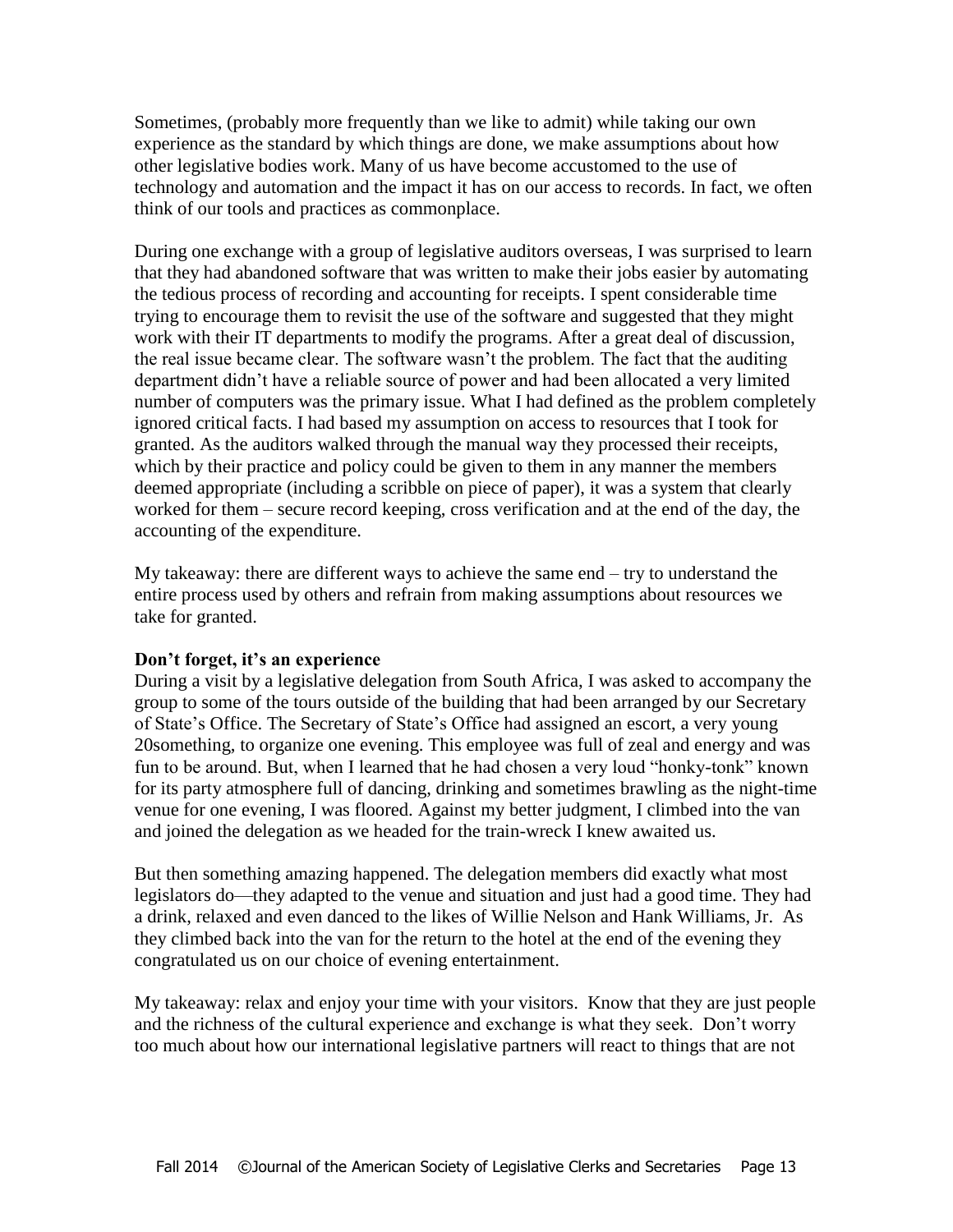within their cultural norm. As human beings, most of us have a natural instinct to want to see and try new things. It's all a learning experience.

#### **No offense taken**

During one overseas trip, I was asked to provide an overview of the legislative process in Florida over the course of four days. The morning of the first day I was ready and eager – my shirt pressed and decked-out in a crisp pin-striped suit. I opened the door to head on my way and felt the sun blast me with a bold 104 degrees. After a short drive, I arrived at the government building where the meeting was to take place. After a back and forth exchange with security, my translator turned to me and said, "*the elevator is broken, we have to climb the stairs and the air conditioner is out too*." The conference room filled with thirty people awaiting me was on the tenth floor with each floor having two flights of stairs. My translator and I began the climb to the top.

Upon reaching the conference room I caught my breath and began my introductions through my translator. Someone, a blessed soul, had taken a book and had propped-open the window in the conference room so we could get fresh air. A hand rose from the front of the room. A senior member of the staff group wanted to ask a question. The translator exchanged several back and forth discussions with the man before the question was presented to me. "*He says he wants to know if you walked up the stairs and I told him yes, we did*." The translator continued, "*but, he has noticed that you're not sweating and you have a suit and tie on. He wants to know why you are not sweating*." I responded that the climate where I lived was very similar to theirs and by comparison, our humidity was much higher. In Tallahassee it can be near or over 100 degrees with 90 percent or better humidity. My translator provided the answer to which there was a response. "*He says no, no, no. He wants to know why you aren't sweating because you are so fat.*"

Initially I wondered if I was being insulted but the translation was altogether direct, honest and genuine. No insult was meant. It was a direct question to an honest observation. In fact it was so direct it made me laugh. As soon as I started to laugh it became contagious and the entire group began to laugh as well. It was the single greatest ice-breaker I have ever experienced in public speaking.

My takeaway: understand that anything said to you may be translated in such a way that it appears from our cultural standpoint to be a little off. I had to listen to what was being said and realize that the translator may have used the wrong words or that in context, the meaning was exactly what was meant and it was a cultural norm to be that direct.

#### **Some nice touches**

Whenever we have a delegation visit, we make every effort to include some little touches or niceties that can make the difference between a good visit and a great visit. Some see this as an unnecessary or obsolete practice: I completely disagree. The fact is, every delegation visiting our capital has appreciated these little items or gestures. For example, we try to have a presiding officer, or someone from the leadership team, welcome the delegation when they arrive. Our tradition has also included both the Majority Leader and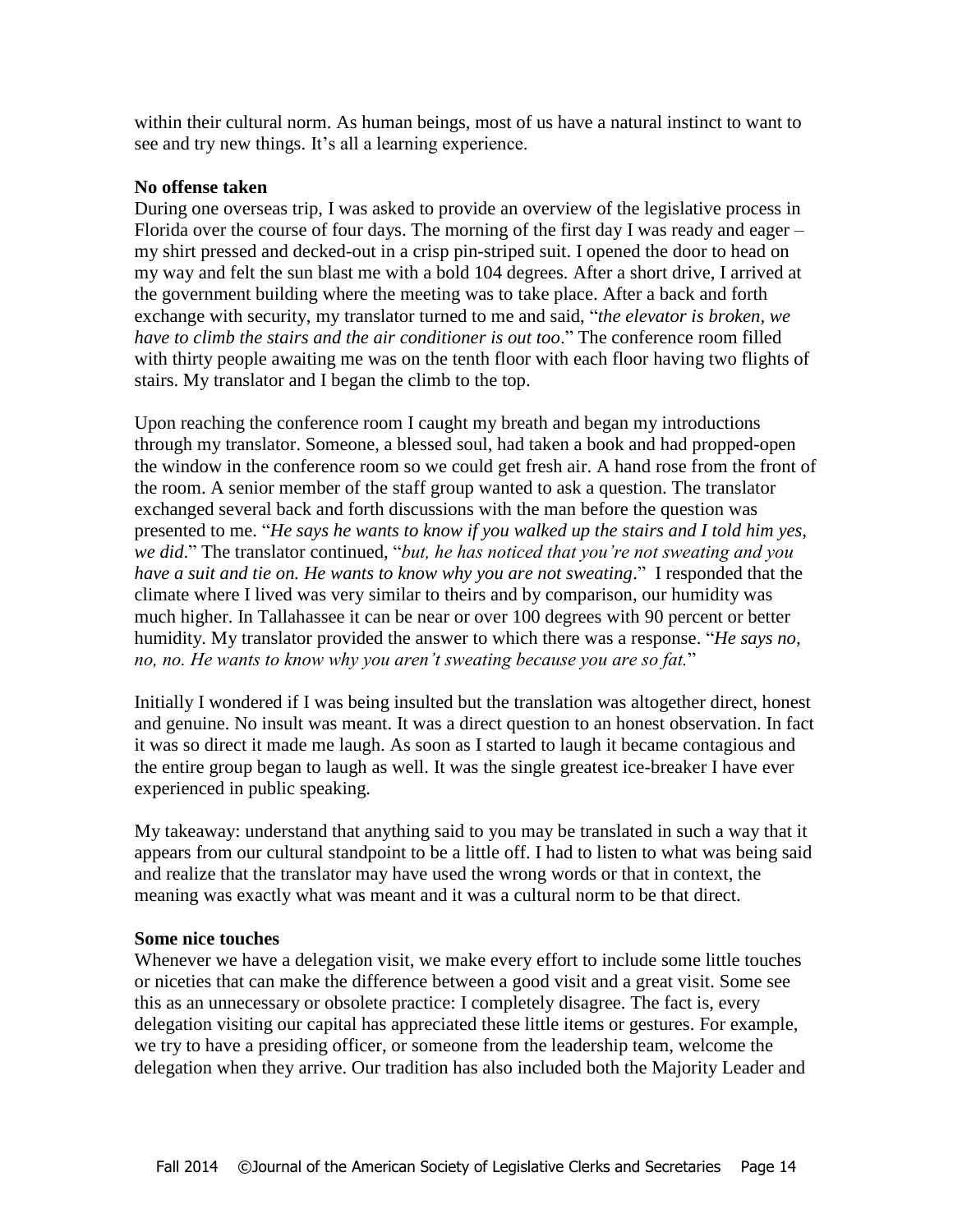Minority Leader – asking them to meet individually with the group. We have had a great deal of success with this approach and our guests have appreciated the effort and attention.

For these meetings, making sure we have prepped our legislative leaders has been very important. We provide a quick and easy-to-read briefing paper on the visiting delegation. We tell them who they are (names, titles, functions), the purpose of the trip, something about the country including relevant or interesting current events, a map displaying geographic location, and finally, some helpful do's and don'ts in order to avoid embarrassing cultural miss-steps*.* Allen Morris's book on protocol entitled, *Practical Protocol for Floridians, 1985* (Clerk of the Florida House 1966-1986) offers one of my favorite examples of do's and don'ts: *The Japanese equate emotion with insanity. Don't get excited.* Although written humorously, it points to cultural differences. He further notes, *in some countries, even sending flowers of a certain color can be offensive.* 

Often there is a custom among international delegations to either exchange a welcoming gift or a departing gift for hospitality shown. Sometimes the gift is to each host or person who assisted with the trip or attended the welcoming meeting and sometimes it is one gift for the institution presented to the presiding officer. The protocol is normally to respond in-kind by also giving a gift. In some cases, giving a gift may be considered not only unnecessary, but somewhat offensive. These are the types of things that have to be researched prior to the arrival of the delegation. NCSL, as well as other groups that do international work, such as the State University of New York, and the National Democratic Institute (NDI) can often lend advice if the host of the delegation is unsure of the incoming group's practice and custom.

Other nice touches include having the national flag present for the welcoming of the arriving delegation, having a small reception with refreshments and having pre-learned the names, with pronunciations of the delegation. Photos and the pronunciations can often be obtained from the delegation's host, such as NCSL or NDI.

My takeaway: never underestimate the impact of cultural respect, kindness and welcoming gestures.

#### **Be careful not to over-plan**

Over-planning is actually a very common mistake. Sometimes it's driven by each group wanting to take in as much as it can on a visit. Sometimes it's the desire of the host state to ensure the most beneficial trip possible. Make sure there is plenty of time for schedule mishaps. If the group needs a translator, this will almost automatically mean that the hour long meeting is really the equivalent of 30-minutes long. Translation can be a tricky thing and often the translator will have to ask for clarification and explanation about legislative process in order to provide an accurate translation. You can almost guarantee that if the translation is quick, efficient and with few words, and little response, your points are not being conveyed correctly.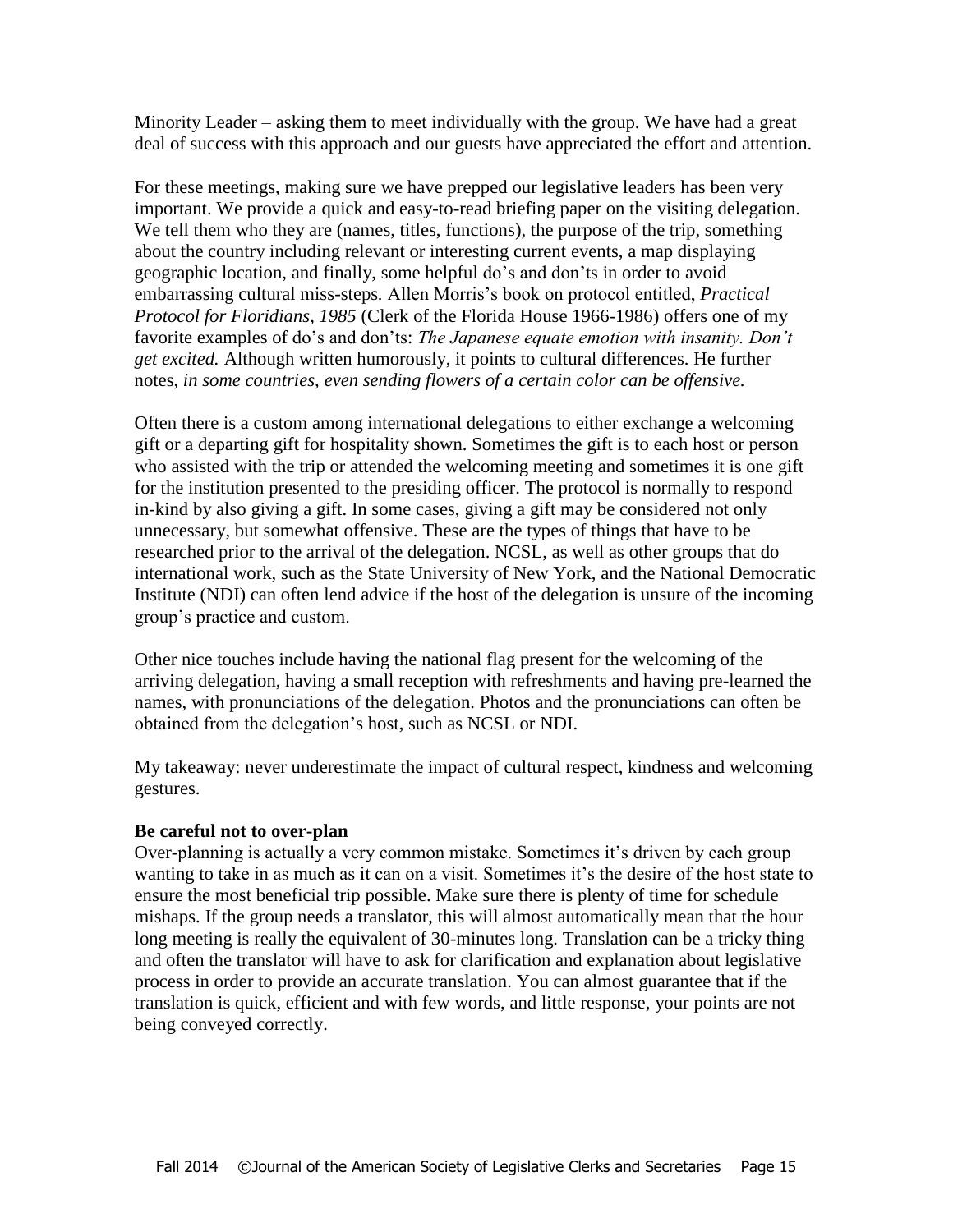Additionally, delegations get exhausted. Trying to pack too much into a delegation visit, no matter how well intentioned, may be a mistake. Many delegations travel to the United States with plans to tour three or four legislative chambers during the same trip. I remember being at a Society meeting and, by chance, learning that a delegation coming to visit Florida was scheduled to be in Canada first and then make their way south after visiting several other legislative chambers.

Finally, no matter how well planned and executed a schedule may be, some of the delegation may just not be interested in participating in all of the meetings planned and may prefer to go shopping or tour local attractions. If this happens, it's been our practice to relax and let the visiting delegation police its own members. Not over-planning the meetings ensures time for those that need a break. During one delegation visit an organizer finally had to tell us "G*uys, the delegation just needs a break. They've asked if we can cancel tomorrow*," which we gladly did.

My takeaway: don't over schedule the group, ensure ample breaks in-between meetings to make up for lost time and consider scheduling your most important meetings at the beginning of the trip in case your visitors need a break towards the end.

#### **Think as a team, not as 'us and them'**

This is an easy one to succumb to. It is so driven into our process that we instinctively think as a team…the House team or Senate team, the Democrats, the Republicans, committee staff, process staff or the Speaker's Office, Senate President's Office, the Clerk's Office or Secretary's Office, etc. Any one inside the team is the "us" and anyone outside the team is the "them." When legislative delegations come to visit we have to be careful that we not think of it as the "us" and "them" and it's often that we have had to remind ourselves to break that habit. All of us, whether as hosts or visitors abroad, want to be welcoming to others and not made to feel like we are intruding on a host state's turf. Ice breakers that force the visitors and home team together can help.

My takeaway: our moms were right: treat others the way you want to be treated.

#### **Be ready for changes**

This probably goes without saying but be ready for changes: they're going to happen and can include participants, schedules, timing, agenda, and other logistical details (on both sides). No matter how well planned for or organized, there will be changes and for a multitude of possible reasons – issues back home, security concerns, personal and political squabbles, agenda items that have already been covered in other states, misunderstandings in planning due to translation, legislators who now no longer have a schedule that permits a meeting with a visiting delegation, etc.

One of my favorite stories of one such trip was John Phelps landing at one international locale to find out that his consultancy had been cancelled because there was a coup and the government had changed hands overnight.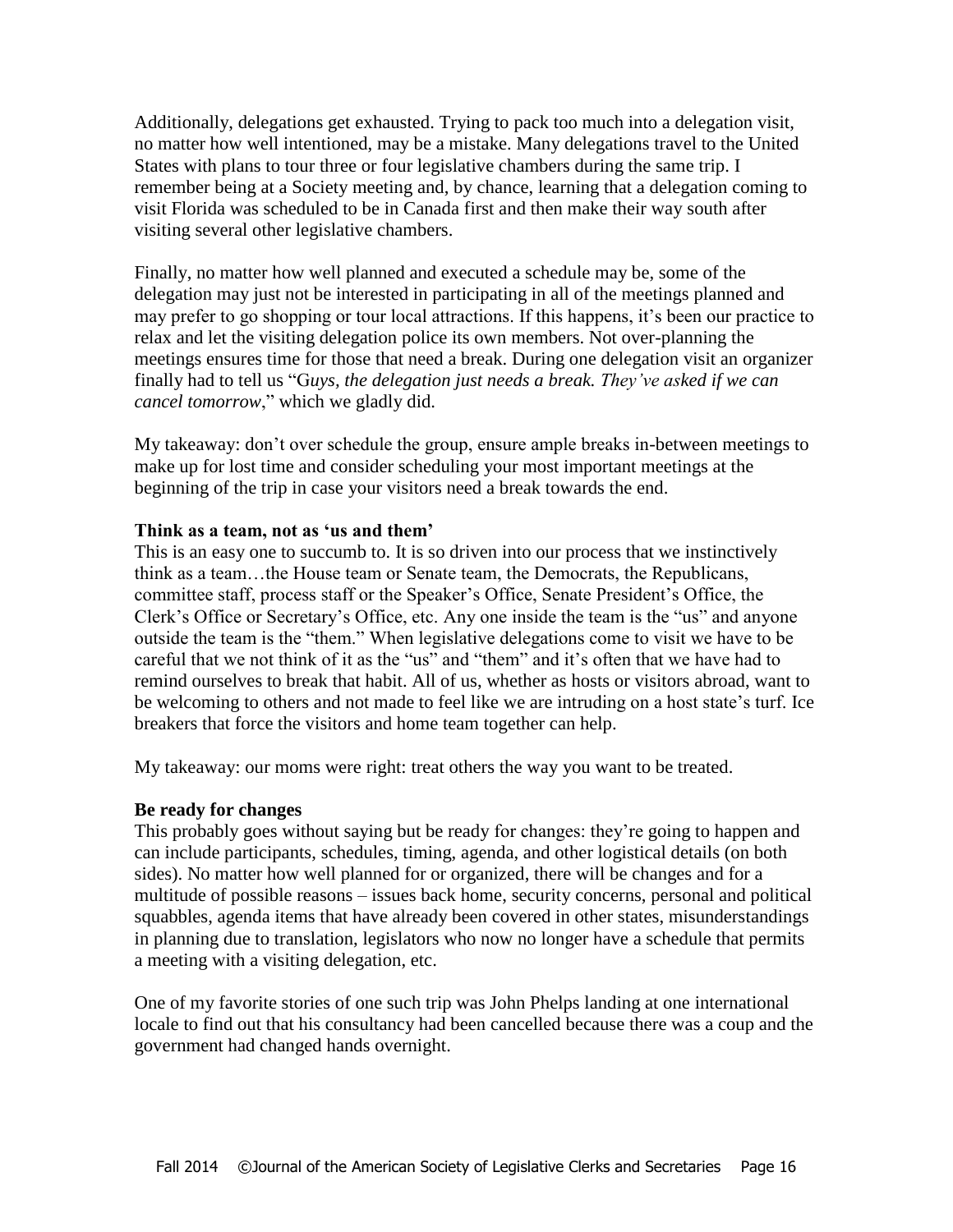#### **Literally speaking**

Finally, be careful about using idioms, local dialect, clichés, cultural references, and colloquialisms in your speak. Even our legislative jargon can be confusing as it may only make sense in our own state. We all tend to do it but it can cause mayhem with translators and even for delegations that speak the Queen's English! If you haven't had that experience of having your words translated, you may be surprised how difficult it is to break the habit.

I'm the honest product of my upbringing as a child of the South and the use of idioms amongst my family, at school, and in the workplace is a cultural norm. My daddy's favorite sayings were "*mad as a wet hen on a hot tin roof*" to mean a person was really mad and "*cat fur to knit kitten britches*" which roughly translates—*just do what I asked you to do.* Most of us chase cats and dogs, pay the consequences, do it our way, wring someone's neck, put up a fuss, call it as they see it, shoot from the hip, take people out, make a ruckus, hit a home run, get an atta-boy, open and close the board, drop the hanky, and reconsider the vote, to name a few. And for a different generation—*What up dog*?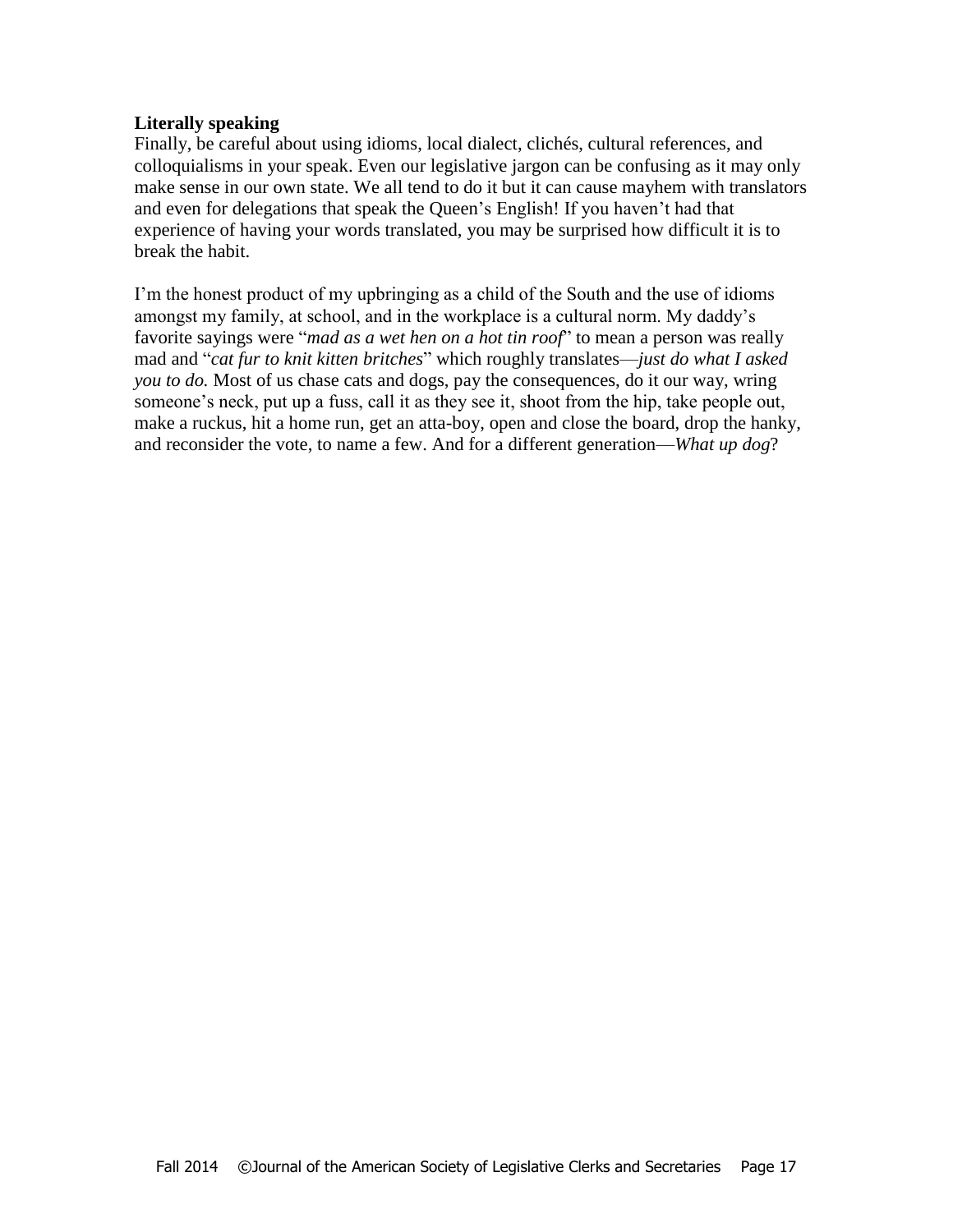#### **PROFESSIONAL JOURNAL INDEX 1995 – 2014**

#### **Administration**

| Fall                | 1997 | Boulter, David E.   | Strategic Planning and Performance Budgeting: A New<br>Approach to Managing Maine State Government                                                                 |
|---------------------|------|---------------------|--------------------------------------------------------------------------------------------------------------------------------------------------------------------|
| Spring              | 2001 | Carey, Patti B.     | Understanding the Four Generations in Today's Workplace                                                                                                            |
| Spring              | 2006 | Hedrick, JoAnn      | Passage of Bills and Budgets in the United States System -<br>A Small State's Perspective                                                                          |
| Spring              | 2001 | Henderson, Dave     | Personnel Policies in the Legislative Environment                                                                                                                  |
| Summer              | 2000 | Jones, Janet E.     | RFP: A Mission Not Impossible                                                                                                                                      |
| Spring              | 1998 | Larson, David       | Legislative Oversight of Information Systems                                                                                                                       |
| Fall                | 2008 | Leete and Maser     | Helping Legislators Legislate: An Executive Education<br><b>Program for State Senators</b>                                                                         |
| Fall                | 1995 | Rudnicki, Barbara   | Criticism                                                                                                                                                          |
| <b>ASLCS</b>        |      |                     |                                                                                                                                                                    |
| Summer              | 2000 | Burdick, Edward A.  | A History of ASLCS                                                                                                                                                 |
| <b>Case Studies</b> |      |                     |                                                                                                                                                                    |
| Fall                | 2009 | Arp, Don, Jr.       | "An institutional ability to evaluate our own programs":<br>The Concept of Legislative Oversight and the History of<br>Performance Auditing in Nebraska, 1974-2009 |
| Fall                | 2003 | Bailey, Mathew S.   | The Will of the People: Arizona's Legislative Process                                                                                                              |
| Summer              | 2000 | Clemens and Schuler | The Ohio Joint Select Committee Process                                                                                                                            |

Fall 2006 Clemens, Laura *Ohio Case Regarding Open Meetings and Legislative Committees*

Spring 2010 Colvin, Ashley *Public-Private Partnerships: Legislative Oversight of Information and Technology*

Fall 2003 Cosgrove, Thomas J. *First-Term Speakers in a Divided Government*

Fall 2005 Garrett, John *The Balance Between Video Conferencing by the Virginia General Assembly and Requirements of Virginia's Freedom of Information Act*

Spring 1996 Dwyer, John F. *Iowa Senate's Management of Its Telephone Records Is Upheld by State Supreme Court*

Fall 2003 Gray, LaToya *Virginia's Judicial Selection Process*

Spring 2003 Howe, Jerry *Judicial Selection: An Important Process*

Fall 2002 Jamerson, Bruce F. *Interpreting the Rules: Speaker's Resignation Challenges*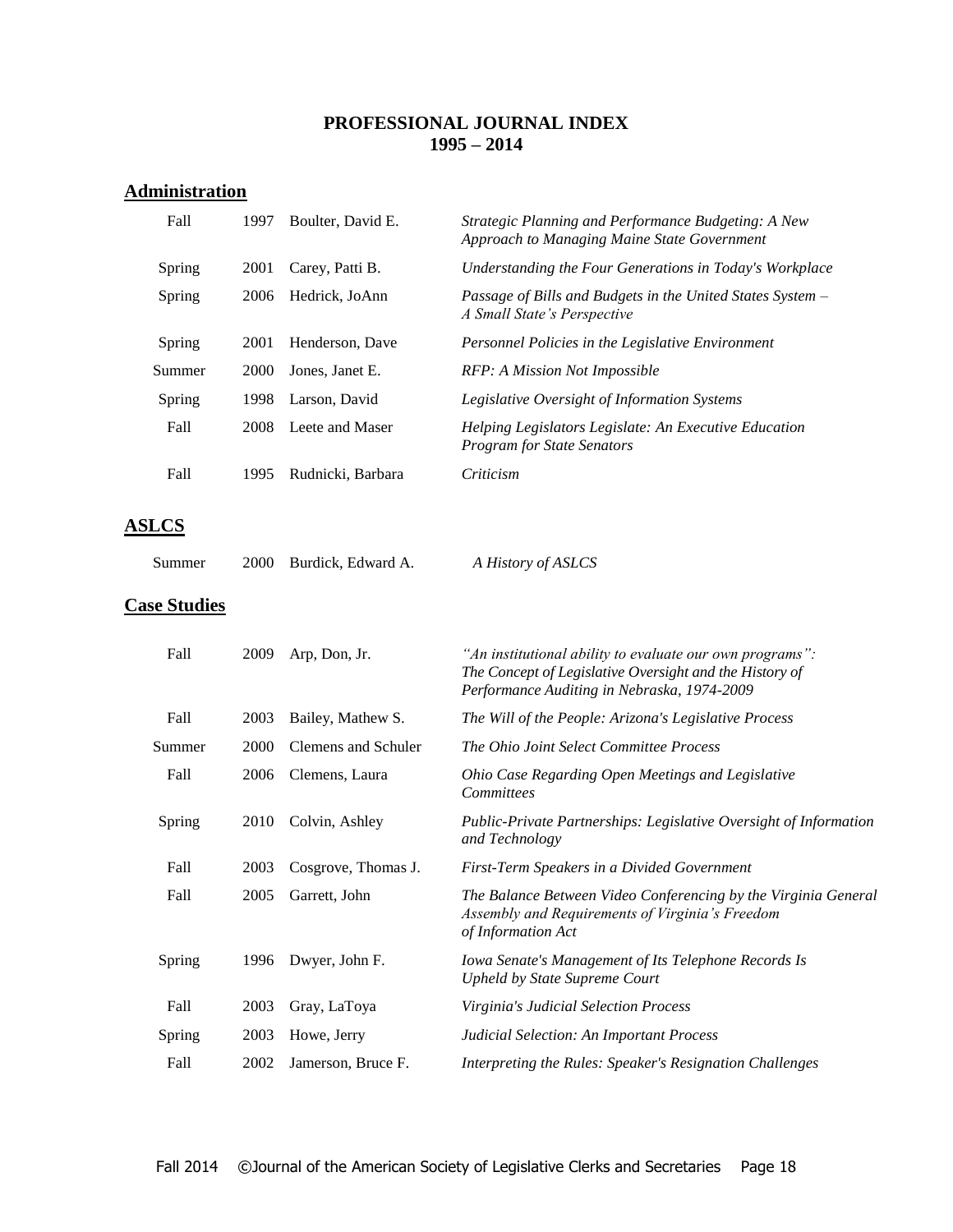| Fall   | 2007 | James, Steven T.    | Government by Consensus - Restrictions on Formal Business<br>in the Massachusetts Legislature Inspire Innovative Ways<br>to Govern                                     |
|--------|------|---------------------|------------------------------------------------------------------------------------------------------------------------------------------------------------------------|
| Fall   | 2003 | Morales, Michelle   | I Will Survive: One Bill's Journey Through the Arizona<br>Legislature                                                                                                  |
| Fall   | 1995 | Phelps, John B.     | Publishing Procedural Rulings in the Florida House of<br>Representatives                                                                                               |
| Fall   | 2006 | Phelps, John B.     | Florida Association of Professional Lobbyists, Inc. et. al. v.<br>Division of Legislative Information Services of the Florida<br>Office of Legislative Services et. al |
| Spring | 2008 | Regan, Patrick      | The True Force of Guidance Documents in Virginia's<br>Administrative Agencies                                                                                          |
| Spring | 2009 | Rosenberg, David A. | <i>Irony, Insanity, and Chaos</i>                                                                                                                                      |
| Fall   | 2006 | Speer, Alfred W.    | The Establishment Clause & Legislative Session Prayer                                                                                                                  |
| Fall   | 2001 | Tedcastle, Tom      | High Noon at the Tallahassee Corral                                                                                                                                    |
| Spring | 1998 | Todd, Tom           | Nebraska's Unicameral Legislature: A Description and Some<br>Comparisons with Minnesota's Bicameral Legislature                                                        |
| Fall   | 2006 | Wattson, Peter S.   | Judging Qualifications of a Legislator                                                                                                                                 |

# **Historic Preservation**

| Fall   | 1995 Mauzy, David B.   | <b>Restoration of the Texas Capitol</b>                 |
|--------|------------------------|---------------------------------------------------------|
| Fall   | 2001 Wootton, James E. | Preservation and Progress at the Virginia State Capitol |
| Spring | 2008 Wootton, James E. | Restoring Jefferson's Temple to Democracy               |

## **International**

| Fall   | <b>2000</b> | Grove, Russell D.    | The Role of the Clerk in an Australian State Legislature                                                                                |
|--------|-------------|----------------------|-----------------------------------------------------------------------------------------------------------------------------------------|
| Fall   | 2010        | Grove, Russell D.    | How Do They Do It?<br>Comparative International Legislative Practices                                                                   |
| Fall   | <b>2000</b> | Law, K.S.            | The Role of the Clerk to the Legislative Council of the Hong<br>Kong Special Administrative Region of the People's Republic<br>of China |
| Spring | 2004        | MacMinn, E. George   | The Westminster System – Does It Work in Canada?                                                                                        |
| Spring | 2006        | Phelps, John B.      | A Consultancy in Iraq                                                                                                                   |
| Fall   | 2000        | Pretorius, Pieter    | The Role of the Secretary of a South African Provincial<br>Legislature                                                                  |
| Spring | 2002        | Schneider, Donald J. | <b>Emerging Democracies</b>                                                                                                             |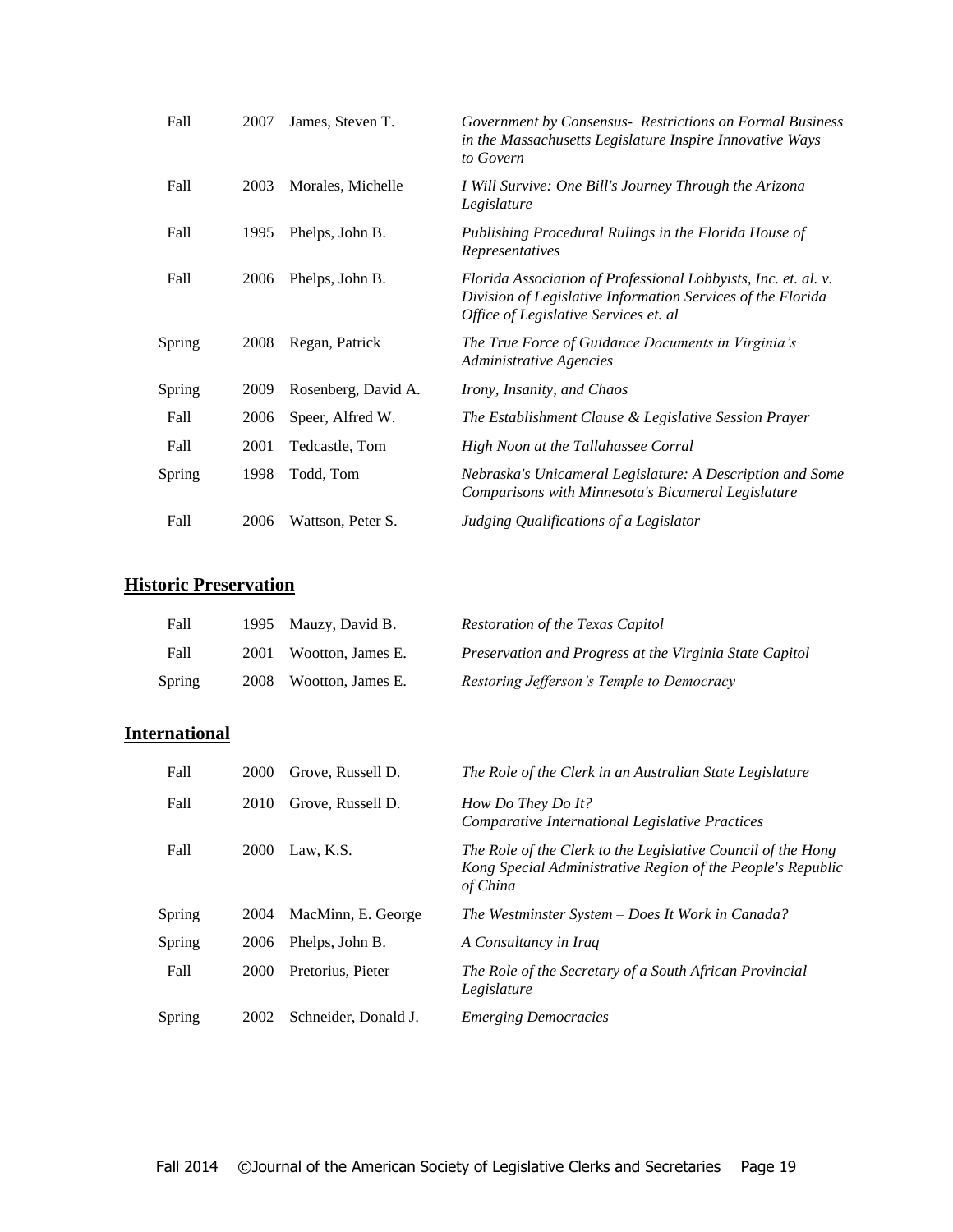# **Miscellaneous**

| Summer         | 1999        | Arinder, Max K.       | Planning and Designing Legislatures of the Future                                                                                                 |
|----------------|-------------|-----------------------|---------------------------------------------------------------------------------------------------------------------------------------------------|
| Fall           | 2000        | Arinder, Max K.       | Back to the Future: Final Report on Planning and Designing<br>Legislatures of the Future                                                          |
| Fall           | 2013        | Crumbliss, D. Adam    | The Gergen Proposition: Initiating a Review of State Legislatures<br>to Determine Their Readiness to Lead America in the 21 <sup>st</sup> Century |
| Winter         | <b>2000</b> | Drage, Jennifer       | Initiative, Referendum, and Recall: The Process                                                                                                   |
| Fall           | 2005        | Hodson, Tim           | <b>Judging Legislatures</b>                                                                                                                       |
| Fall           | 2010        | Maddrea, Scott        | Tragedy in Richmond                                                                                                                               |
| Fall           | 2006        | Miller, Steve         | Where is the Avant-Garde in Parliamentary Procedure?                                                                                              |
| Spring         | 1996        | O'Donnell, Patrick J. | A Unicameral Legislature                                                                                                                          |
| Spring         | 1998        | Pound, William T.     | The Evolution of Legislative Institutions: An Examination of<br>Recent Developments in State Legislatures and NCSL                                |
| Fall           | 2009        | Robert, Charles       | Book Review of Democracy's Privileged Few: Legislative Privilege<br>and Democratic Norms in the British and American Constitutions                |
| Fall           | 2000        | Rosenthal, Alan       | A New Perspective on Representative Democracy: What<br>Legislatures Have to Do                                                                    |
| Fall           | 1995        | Snow, Willis P.       | Democracy as a Decision-Making Process: A Historical<br>Perspective                                                                               |
| Fall           | 2014        | Ward, Bob             | Lessons from Abroad                                                                                                                               |
| <b>Process</b> |             |                       |                                                                                                                                                   |

| Spring | 2010 | Austin, Robert J.    | Too Much Work, Not Enough Time: A Virginia Case Study in<br>Improving the Legislative Process     |
|--------|------|----------------------|---------------------------------------------------------------------------------------------------|
| Fall   | 1996 | Burdick, Edward A.   | Committee of the Whole: What Role Does It Play in Today's<br><b>State Legislatures?</b>           |
| Spring | 2003 | Clapper, Thomas      | How State Legislatures Communicate with the Federal<br>Government                                 |
| Spring | 2008 | Clemens, Laura       | <i>Ohio's Constitutional Showdown</i>                                                             |
| Fall   | 2006 | Clift, Claire J.     | Reflections on the Impeachment of a State Officer                                                 |
| Fall   | 2008 | Clift, Claire J.     | <b>Three Minutes</b>                                                                              |
| Spring | 2004 | Dunlap, Matthew      | My Roommate Has a Mohawk and a Spike Collar: Legislative<br>Procedure in the Age of Term Limits   |
| Winter | 2000 | Edwards, Virginia A. | A History of Prefiling in Virginia                                                                |
| Spring | 2002 | Erickson and Barilla | Legislative Powers to Amend a State Constitution                                                  |
| Spring | 2001 | Erickson and Brown   | Sources of Parliamentary Procedure: A New Precedence for<br>Legislatures                          |
| Summer | 1999 | Erickson, Brenda     | Remote Voting in Legislatures                                                                     |
| Fall   | 2013 | Gehring, Matt        | Amending the State Constitution in Minnesota: An Overview of the<br><b>Constitutional Process</b> |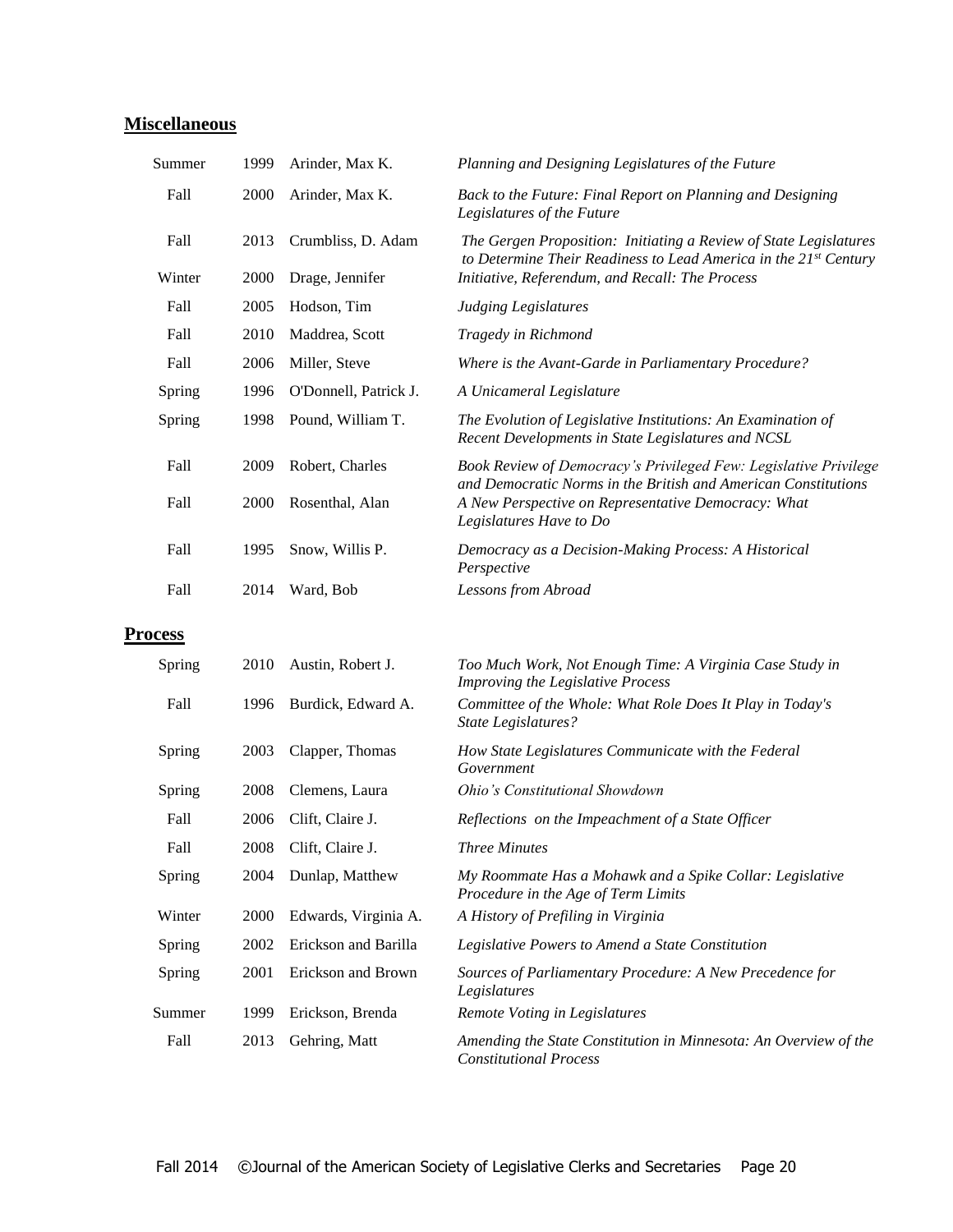| Fall         | 2010      | Gieser, Tisha       | Conducting Special Session Outside of the State Capital                                                                                                                                                                                                            |
|--------------|-----------|---------------------|--------------------------------------------------------------------------------------------------------------------------------------------------------------------------------------------------------------------------------------------------------------------|
| Spring       | 2004      | James, Steven T.    | The Power of the Executive vs. Legislature - Court Cases and<br><b>Parliamentary Procedure</b>                                                                                                                                                                     |
| Spring       | 1997      | Jones, Jerry G.     | Legislative Powers and Rules of Procedure: Brinkhaus v. Senate of<br>the State of Louisiana                                                                                                                                                                        |
| Spring       | 1998      | King, Betty         | Making Tradition Relevant: A History of the Mason's Manual<br>of Legislative Procedure Revision Commission                                                                                                                                                         |
| Spring       | 2010      | Kintsel, Joel G.    | Adoption of Procedural Rules by the Oklahoma House of<br>Representatives: An Examination of the Historical Origins and<br>Practical Methodology Associated with the Constitutional Right of<br>American Legislative Bodies to Adopt Rules of Legislative Procedure |
| Fall         | 2002      | Maddrea, B. Scott   | Committee Restructuring Brings Positive Changes to the<br>Virginia House                                                                                                                                                                                           |
| Spring       | 2009      | Marchant, Robert J. | Legislative Rules and Operations: In Support of a Principled<br>Legislative Process                                                                                                                                                                                |
| Fall         | 1997      | Mayo, Joseph W.     | <b>Rules Reform</b>                                                                                                                                                                                                                                                |
| Spring       | 2011      | McComlossy, Megan   | Ethics Commissions: Representing the Public Interest                                                                                                                                                                                                               |
| Fall         | 2014      | Miller, Ryan        | Voice Voting in the Wisconsin Legislature                                                                                                                                                                                                                          |
| Spring       | 2002      | Mina, Eli           | <b>Rules of Order versus Principles</b>                                                                                                                                                                                                                            |
| Spring       | 2011      | Morgan, Jon C.      | Cloture: Its Inception and Usage in the Alabama Senate                                                                                                                                                                                                             |
| Fall         | 2008      | Pidgeon, Norman     | Removal by Address in Massachusetts and the Action of the<br>Legislature on the Petition for the Removal of Mr. Justice Pierce                                                                                                                                     |
| Fall         | 2007      | Robert and Armitage | Perjury, Contempt and Privilege -Oh My! Coercive Powers<br>of Parliamentary Committees                                                                                                                                                                             |
| Spring       | 2003      | Tucker, Harvey J.   | Legislative Logjams Reconsidered                                                                                                                                                                                                                                   |
| Fall         | 2005      | Tucker, Harvey J.   | The Use of Consent Calendars In American State Legislatures                                                                                                                                                                                                        |
| Summer       | 2000      | Vaive, Robert       | Comparing the Parliamentary System and the Congressional<br>System                                                                                                                                                                                                 |
| Fall         | 2001      | Whelan, John T.     | A New Majority Takes Its Turn At Improving the Process                                                                                                                                                                                                             |
| <b>Staff</b> |           |                     |                                                                                                                                                                                                                                                                    |
|              | $0.001$ D |                     |                                                                                                                                                                                                                                                                    |

| Spring | 2001 | Barish, Larry     | LSMI: A Unique Resource for State Legislatures                                                              |
|--------|------|-------------------|-------------------------------------------------------------------------------------------------------------|
| Fall   | 2001 | Best. Judi        | Legislative Internships: A Partnership with Higher Education                                                |
| Spring | 1996 | Brown, Douglas G. | The Attorney-Client Relationship and Legislative Lawyers: The<br>State Legislature as Organizational Client |
| Fall   | 2002 | Gallagher and Aro | Avoiding Employment-Related Liabilities: Ten Tips from the<br><b>Front Lines</b>                            |
| Spring | 2011 | Galvin, Nicholas  | Life Through the Eyes of a Senate Intern                                                                    |
| Spring | 2003 | Geiger, Andrew    | Performance Evaluations for Legislative Staff                                                               |